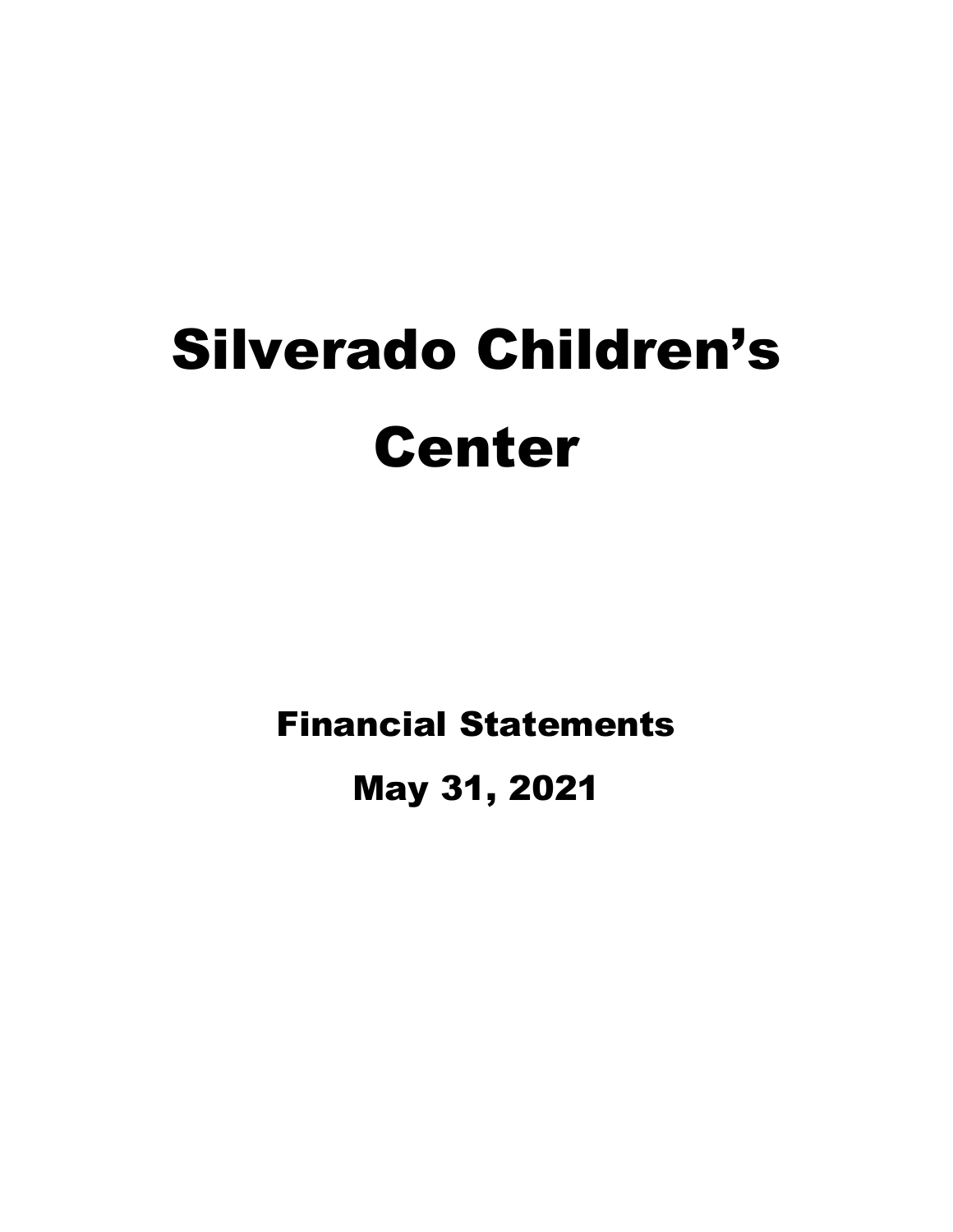**Cash Basis** May 2021

## 10:51 PM **Silverado Children's Center** 06/12/21 Profit & Loss

|                                                           | May 21         | Jul '20 - May 21 |
|-----------------------------------------------------------|----------------|------------------|
| <b>Ordinary Income/Expense</b>                            |                |                  |
| <b>Income</b>                                             |                |                  |
| 4010 Donations<br>4012 Animal Care Donations              |                |                  |
| 6962 · Animal Care Expense                                | 0.00           | $-32.75$         |
| 4012 · Animal Care Donations - Other                      | 0.00           | 135.41           |
| Total 4012 Animal Care Donations                          | 0.00           | 102.66           |
| 4010 Donations - Other                                    | 0.00           | 4,175.36         |
| Total 4010 Donations                                      | 0.00           | 4,278.02         |
|                                                           |                |                  |
| 4040 Grants<br>4046 CARES Act Grant                       | 0.00           | 10,675.00        |
| 4044 · CSCP Grant *Restrictive*                           | 0.00           | 3,772.47         |
|                                                           |                |                  |
| Total 4040 Grants                                         | 0.00           | 14,447.47        |
| 4050 Late Payment Fees                                    | 0.00           | $-40.00$         |
| 4080 Registration Fees                                    | 1,271.80       | 5,618.60         |
| 4090 · Tuition<br>4091 · Paypal Fees                      | 0.00           | 1,109.70         |
| 4090 · Tuition - Other                                    | 22,744.03      | 176,995.88       |
| Total 4090 Tuition                                        | 22,744.03      | 178,105.58       |
| 4100 Other Income                                         | 0.00           | 65.80            |
| <b>Total Income</b>                                       | 24,015.83      | 202,475.47       |
| <b>Expense</b>                                            |                |                  |
| 6969 · Playground Project                                 | 0.00           | 86.04            |
| 6000 Advertising                                          | 403.53         | 859.09           |
| 6020 Auto Expense                                         |                |                  |
| $6022 \cdot Gas$                                          | 0.00<br>0.00   | 85.28<br>129.06  |
| 6025 · Repairs & Maintenance<br>6020 Auto Expense - Other | 0.00           | 44.08            |
|                                                           | 0.00           | 258.42           |
| Total 6020 · Auto Expense                                 |                |                  |
| 6050 · Bank Service Charges                               | 0.00           | 12.00            |
| 6090 · Dues & Subscriptions<br>6200 Insurance Expense     | 14.99          | 1,079.33         |
| 6203 Health                                               | 603.02         | 5,960.63         |
| 6202 · Worker's Comp                                      | 0.00           | 1,767.29         |
| Total 6200 · Insurance Expense                            | 603.02         | 7,727.92         |
| 6550 Office Expense                                       |                |                  |
| 6958 Staff Gift                                           | 189.03         | 831.25           |
| 6957 · Furniture                                          | 0.00           | 348.96           |
| 6555 · Health & Safety<br>6554 · Paper Products           | 0.00<br>236.87 | 510.94<br>539.11 |
| 6551 Internet Access                                      | 105.51         | 866.13           |
| 6552 Office Supplies                                      | 954.39         | 1,507.70         |
| 6553 Website                                              | 0.00           | 1,025.73         |
| 6550 Office Expense - Other                               | 0.00           | 364.95           |
| Total 6550 · Office Expense                               | 1,485.80       | 5,994.77         |
| 6640 Legal & Prof Fees                                    |                |                  |
| $6642 \cdot$ Legal                                        | 0.00           | 345.00           |
| 6644 · Bookkeeping                                        | 0.00           | 6,982.00         |
| Total 6640 · Legal & Prof Fees                            | 0.00           | 7,327.00         |
|                                                           |                |                  |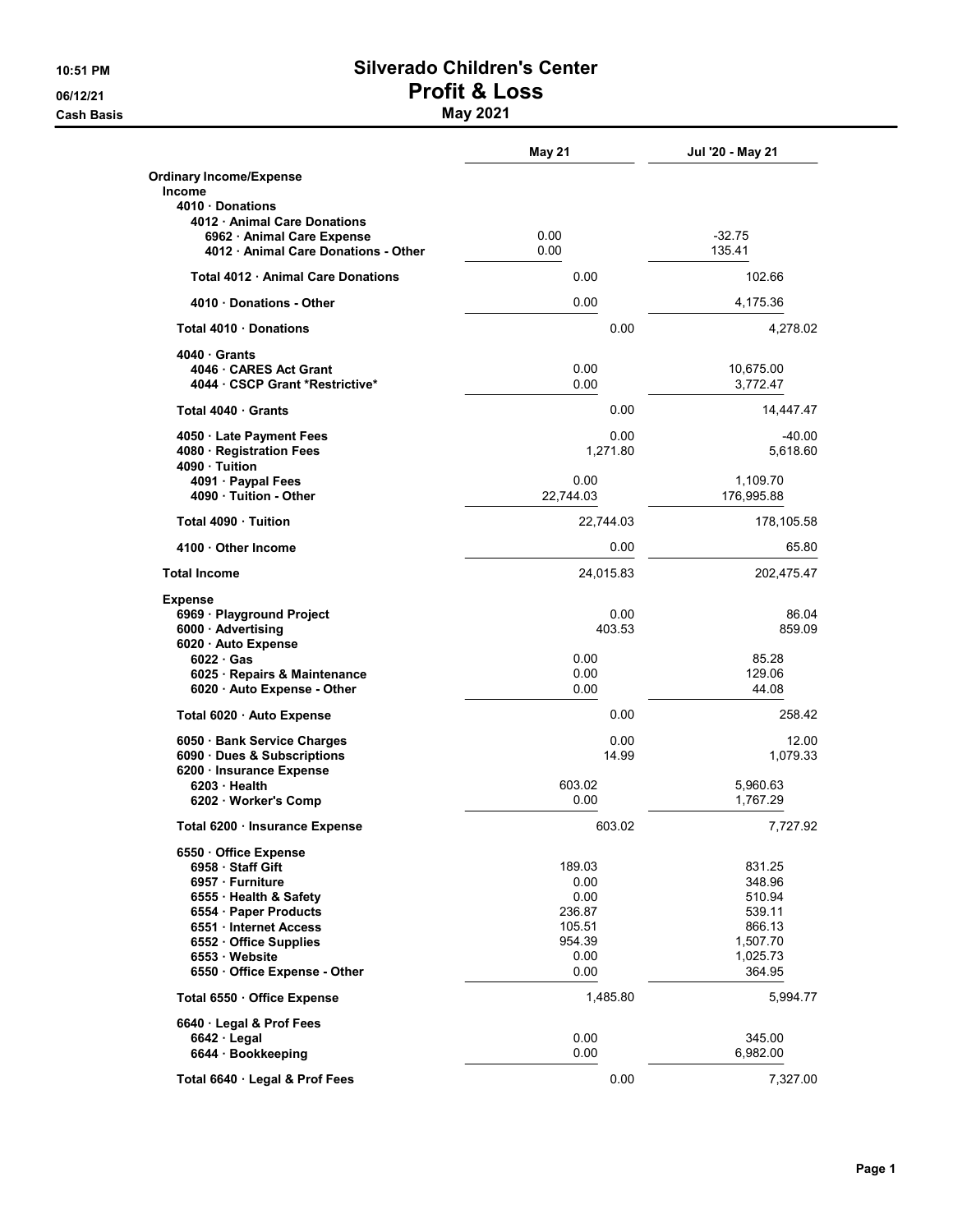#### 10:51 PM **Silverado Children's Center** 06/12/21 Profit & Loss **Cash Basis** May 2021

|                                                    | <b>May 21</b>    | Jul '20 - May 21     |
|----------------------------------------------------|------------------|----------------------|
| 6790 · Salaries & Wages                            |                  |                      |
| 6793 Director                                      | 3,347.98         | 46,536.93            |
| $6792 \cdot$ Staff                                 | 7,069.30         | 67,034.57            |
| Total 6790 · Salaries & Wages                      | 10,417.28        | 113,571.50           |
| 6800 · Payroll Expenses                            |                  |                      |
| 6806 · Payroll Processing Fees                     | 140.00           | 1,323.84             |
| $6801 \cdot ETT$                                   | 0.00             | 14.93                |
| 6803 Medicare                                      | 175.51           | 1,466.01             |
| 6804 Social Security                               | 750.44<br>131.26 | 5,373.78             |
| 6805 · SUI<br>6800 · Payroll Expenses - Other      | 146.91           | 1,111.95<br>2,024.62 |
|                                                    |                  |                      |
| Total 6800 · Payroll Expenses                      | 1,344.12         | 11,315.13            |
| 6820 Postage                                       | 0.00             | 95.60                |
| 6840 · Professional Development                    | 0.00             | 540.00               |
| 6900 · Repairs & Mtce                              |                  |                      |
| 6908 OC Parks Inspection Corrections               | 0.00             | 73.98                |
| 6901 · Building/Grounds                            | 5,220.00         | 17,133.07            |
| 6903 Equipment                                     | 847.98           | 1,915.68             |
| 6905 Janitorial                                    | 588.05           | 7,544.25             |
| 6900 · Repairs & Mtce - Other                      | 98.00            | 1,198.92             |
| Total 6900 · Repairs & Mtce                        | 6,754.03         | 27,865.90            |
| 6940 Utilities                                     |                  |                      |
| 6941 Gas & Electric                                | 149.42           | 2,632.04             |
| 6943 Trash                                         | 0.00             | 1,224.88             |
| Total 6940 · Utilities                             | 149.42           | 3,856.92             |
| 6950 · Program Expense                             |                  |                      |
| 6956 Consumables/Art Supplies                      | 0.00             | 944.87               |
| 6951 Animal Supplies                               | 275.00           | 1,772.37             |
| 6952 · Curriculum Supp/Non Consumable              | 38.03            | 506.94               |
| 6954 Outdoor Items                                 | 0.00             | 278.62               |
| 6955 Snacks/Food                                   | 245.78           | 2,901.88             |
| 6950 · Program Expense - Other                     | 0.00             | 12.99                |
| Total 6950 · Program Expense                       | 558.81           | 6,417.67             |
| 6970 · Telephone<br>6980 Travel & Entertainment    | 36.29            | 1,839.07             |
| 6983 Meals                                         | 0.00             | 460.40               |
| 6980 · Travel & Entertainment - Other              | 0.00             | 30.22                |
| Total 6980 · Travel & Entertainment                | 0.00             | 490.62               |
| <b>Total Expense</b>                               | 21,767.29        | 189,336.98           |
| <b>Net Ordinary Income</b>                         | 2,248.54         | 13,138.49            |
|                                                    |                  |                      |
| <b>Other Income/Expense</b><br><b>Other Income</b> |                  |                      |
| 7010 Interest Income                               | 0.00             | 0.72                 |
|                                                    |                  |                      |
| <b>Total Other Income</b>                          | 0.00             | 0.72                 |
| <b>Net Other Income</b>                            | 0.00             | 0.72                 |
| Net Income                                         | 2,248.54         | 13,139.21            |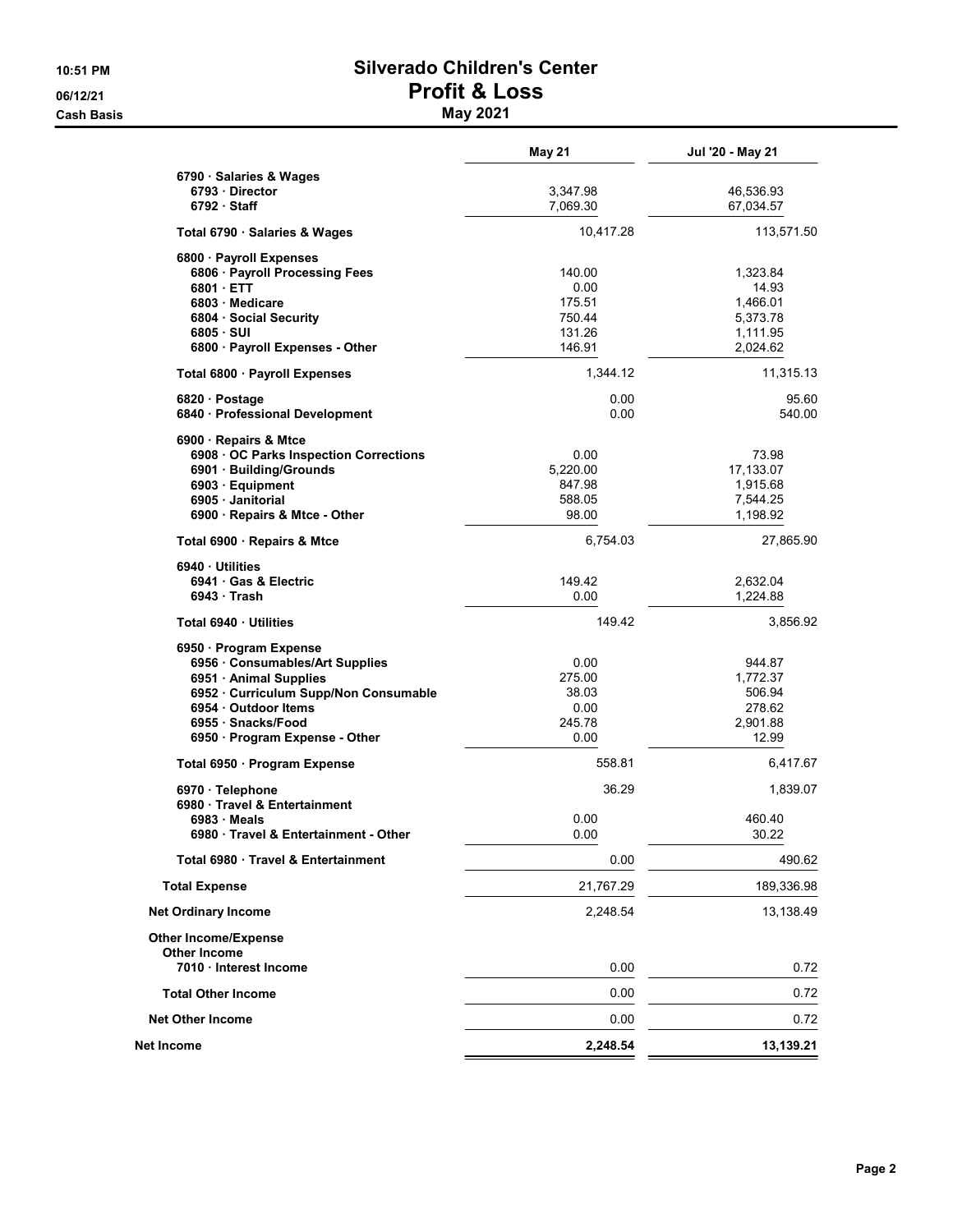Cash Basis July 2020 through May 2021

|                                    | <b>Jul 20</b> | Aug 20    | Sep 20    | <b>Oct 20</b> |
|------------------------------------|---------------|-----------|-----------|---------------|
| <b>Ordinary Income/Expense</b>     |               |           |           |               |
| <b>Income</b>                      |               |           |           |               |
| 4010 Donations                     |               |           |           |               |
| 4012 Animal Care Donations         |               |           |           |               |
| 6962 · Animal Care Expense         | 0.00          | 0.00      | 0.00      | 0.00          |
| 4012 Animal Care Donations - Other | 0.00          | 0.00      | 50.41     | 85.00         |
| Total 4012 · Animal Care Donations | 0.00          | 0.00      | 50.41     | 85.00         |
| 4010 Donations - Other             | 450.00        | 0.00      | 1,000.00  | 632.06        |
| Total 4010 Donations               | 450.00        | 0.00      | 1,050.41  | 717.06        |
| 4040 Grants                        |               |           |           |               |
| 4046 CARES Act Grant               | 0.00          | 0.00      | 0.00      | 0.00          |
| 4044 CSCP Grant *Restrictive*      | 3,950.27      | $-177.80$ | 0.00      | 0.00          |
| Total 4040 Grants                  | 3,950.27      | $-177.80$ | 0.00      | 0.00          |
| 4050 · Late Payment Fees           | 0.00          | 0.00      | 0.00      | 0.00          |
| 4080 · Registration Fees           | 550.00        | 900.00    | 250.00    | 400.00        |
| 4090 · Tuition                     |               |           |           |               |
| 4091 · Paypal Fees                 | $-37.55$      | $-71.44$  | $-90.46$  | $-125.09$     |
| 4090 · Tuition - Other             | 8,125.29      | 9,369.63  | 20,871.46 | 12,665.90     |
| Total 4090 · Tuition               | 8,087.74      | 9,298.19  | 20,781.00 | 12,540.81     |
| 4100 Other Income                  | 0.00          | 0.00      | 0.00      | 0.00          |
| <b>Total Income</b>                | 13,038.01     | 10,020.39 | 22,081.41 | 13,657.87     |
| <b>Expense</b>                     |               |           |           |               |
| 6969 · Playground Project          | 0.00          | 0.00      | 0.00      | 0.00          |
| 6000 · Advertising                 | 25.17         | 185.33    | 112.18    | 132.88        |
| 6020 · Auto Expense                |               |           |           |               |
| $6022 \cdot Gas$                   | 0.00          | 0.00      | 0.00      | 25.55         |
| 6025 · Repairs & Maintenance       | 0.00          | 0.00      | 0.00      | 0.00          |
| 6020 · Auto Expense - Other        | 0.00          | 0.00      | 0.00      | 0.00          |
| Total 6020 · Auto Expense          | 0.00          | 0.00      | 0.00      | 25.55         |
| 6050 · Bank Service Charges        | 0.00          | 0.00      | 0.00      | 12.00         |
| 6090 · Dues & Subscriptions        | 196.96        | 90.97     | 62.97     | 86.25         |
| 6200 · Insurance Expense           |               |           |           |               |
| 6203 Health                        | 491.36        | 407.71    | 491.36    | 491.36        |
| 6202 · Worker's Comp               | 0.00          | 835.75    | 752.18    | 0.00          |
| Total 6200 · Insurance Expense     | 491.36        | 1,243.46  | 1,243.54  | 491.36        |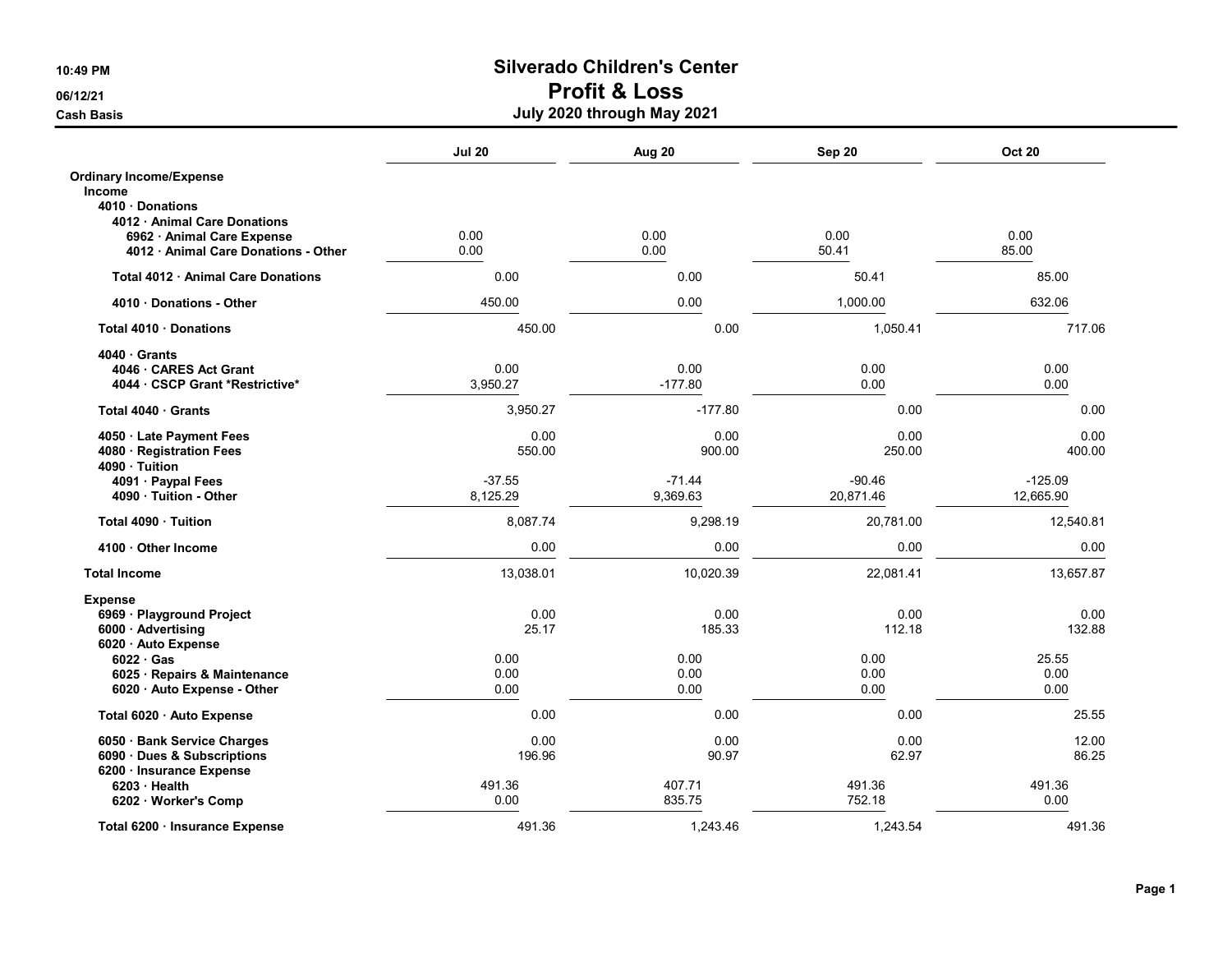|                                      | <b>Jul 20</b> | Aug 20    | Sep 20    | <b>Oct 20</b> |
|--------------------------------------|---------------|-----------|-----------|---------------|
| 6550 Office Expense                  |               |           |           |               |
| 6958 Staff Gift                      | 0.00          | 180.68    | 29.79     | 45.95         |
| 6957 · Furniture                     | 0.00          | 0.00      | 0.00      | 19.64         |
| 6555 · Health & Safety               | 0.00          | 73.34     | 26.33     | 0.00          |
| 6554 · Paper Products                | 0.00          | 59.41     | 61.77     | 0.00          |
| 6551 · Internet Access               | 64.20         | 64.20     | 64.20     | 64.20         |
| 6552 Office Supplies                 | 21.53         | 0.00      | 139.58    | 0.00          |
| 6553 Website                         | 0.00          | 0.00      | 0.00      | 775.75        |
| 6550 · Office Expense - Other        | 0.00          | 0.00      | 0.00      | 0.00          |
| Total 6550 · Office Expense          | 85.73         | 377.63    | 321.67    | 905.54        |
| 6640 · Legal & Prof Fees             |               |           |           |               |
| 6642 · Legal                         | 0.00          | 0.00      | 0.00      | 0.00          |
| 6644 · Bookkeeping                   | 540.00        | 640.00    | 700.00    | 680.00        |
| Total 6640 · Legal & Prof Fees       | 540.00        | 640.00    | 700.00    | 680.00        |
| 6790 · Salaries & Wages              |               |           |           |               |
| 6793 Director                        | 3,443.74      | 3,934.94  | 4,342.00  | 4,342.00      |
| 6792 Staff                           | 3,153.58      | 5,695.76  | 8,742.21  | 6,595.06      |
| Total 6790 · Salaries & Wages        | 6,597.32      | 9,630.70  | 13,084.21 | 10,937.06     |
| 6800 · Payroll Expenses              |               |           |           |               |
| 6806 · Payroll Processing Fees       | $-3.12$       | 122.50    | 140.00    | 56.70         |
| 6801 ETT                             | 1.07          | 2.13      | 4.11      | 1.79          |
| 6803 Medicare                        | 93.77         | 137.77    | 187.80    | 156.71        |
| 6804 Social Security                 | 400.94        | 589.03    | 803.12    | 670.00        |
| 6805 · SUI                           | 33.17         | 65.73     | 127.74    | 39.43         |
| 6800 · Payroll Expenses - Other      | 0.00          | 0.00      | 0.00      | 0.00          |
| Total 6800 · Payroll Expenses        | 525.83        | 917.16    | 1,262.77  | 924.63        |
| 6820 · Postage                       | 0.00          | 0.00      | 0.00      | 0.00          |
| 6840 Professional Development        | 0.00          | $-110.00$ | 0.00      | 0.00          |
| 6900 · Repairs & Mtce                |               |           |           |               |
| 6908 OC Parks Inspection Corrections | 0.00          | 0.00      | 0.00      | 0.00          |
| 6901 · Building/Grounds              | 259.99        | 996.40    | 2,031.73  | 450.00        |
| 6903 · Equipment                     | 0.00          | 0.00      | 0.00      | 0.00          |
| 6905 Janitorial                      | 1,120.27      | 570.76    | 640.00    | 920.00        |
| 6900 · Repairs & Mtce - Other        | 0.00          | 0.00      | 0.00      | 0.00          |
| Total 6900 · Repairs & Mtce          | 1,380.26      | 1,567.16  | 2,671.73  | 1,370.00      |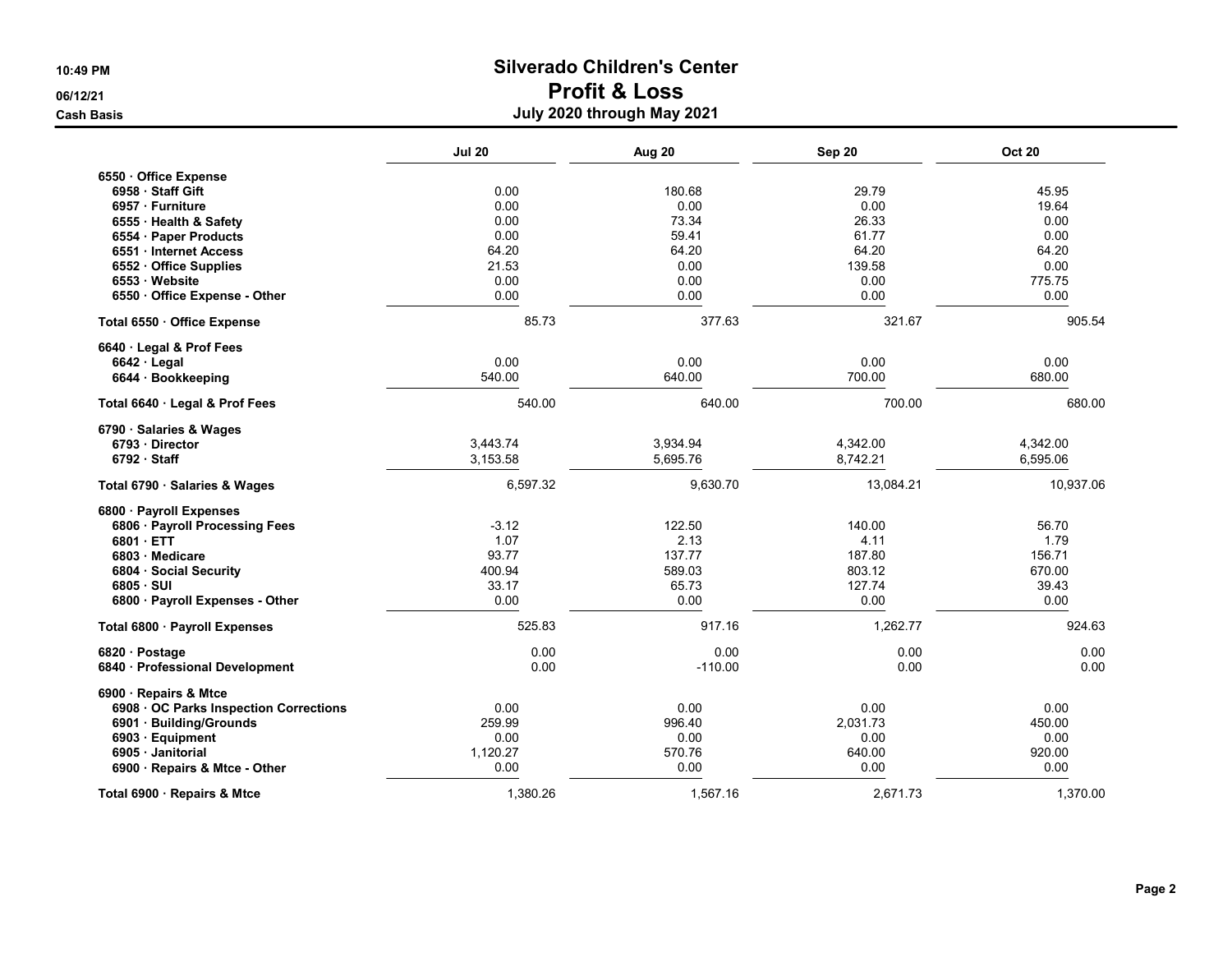|                                                    | <b>Jul 20</b> | Aug 20      | Sep 20    | <b>Oct 20</b> |
|----------------------------------------------------|---------------|-------------|-----------|---------------|
| 6940 · Utilities                                   |               |             |           |               |
| 6941 Gas & Electric                                | 138.76        | 150.67      | 501.02    | 322.34        |
| $6943 \cdot$ Trash                                 | 120.77        | 120.78      | 120.79    | 120.78        |
| Total 6940 · Utilities                             | 259.53        | 271.45      | 621.81    | 443.12        |
| 6950 · Program Expense                             |               |             |           |               |
| 6956 Consumables/Art Supplies                      | 0.00          | 106.14      | 185.07    | 0.00          |
| 6951 · Animal Supplies                             | 79.28         | 197.12      | 432.98    | 135.75        |
| 6952 · Curriculum Supp/Non Consumable              | 0.00          | 0.00        | 0.00      | 27.36         |
| 6954 · Outdoor Items                               | 0.00          | 0.00        | 0.00      | 0.00          |
| 6955 · Snacks/Food                                 | 148.27        | 311.18      | 325.28    | 206.97        |
| 6950 · Program Expense - Other                     | 0.00          | 0.00        | 0.00      | 12.99         |
| Total 6950 · Program Expense                       | 227.55        | 614.44      | 943.33    | 383.07        |
| 6970 Telephone<br>6980 Travel & Entertainment      | 233.19        | 412.32      | 35.30     | 224.00        |
| $6983 \cdot Meals$                                 | 23.18         | 107.28      | 39.90     | 29.01         |
| 6980 Travel & Entertainment - Other                | 0.00          | 0.00        | 0.00      | 0.00          |
| Total 6980 Travel & Entertainment                  | 23.18         | 107.28      | 39.90     | 29.01         |
| <b>Total Expense</b>                               | 10,586.08     | 15,947.90   | 21,099.41 | 16,644.47     |
| <b>Net Ordinary Income</b>                         | 2,451.93      | $-5,927.51$ | 982.00    | $-2,986.60$   |
| <b>Other Income/Expense</b><br><b>Other Income</b> |               |             |           |               |
| 7010 · Interest Income                             | 0.06          | 0.08        | 0.08      | 0.09          |
| <b>Total Other Income</b>                          | 0.06          | 0.08        | 0.08      | 0.09          |
| <b>Net Other Income</b>                            | 0.06          | 0.08        | 0.08      | 0.09          |
| Net Income                                         | 2,451.99      | $-5,927.43$ | 982.08    | $-2,986.51$   |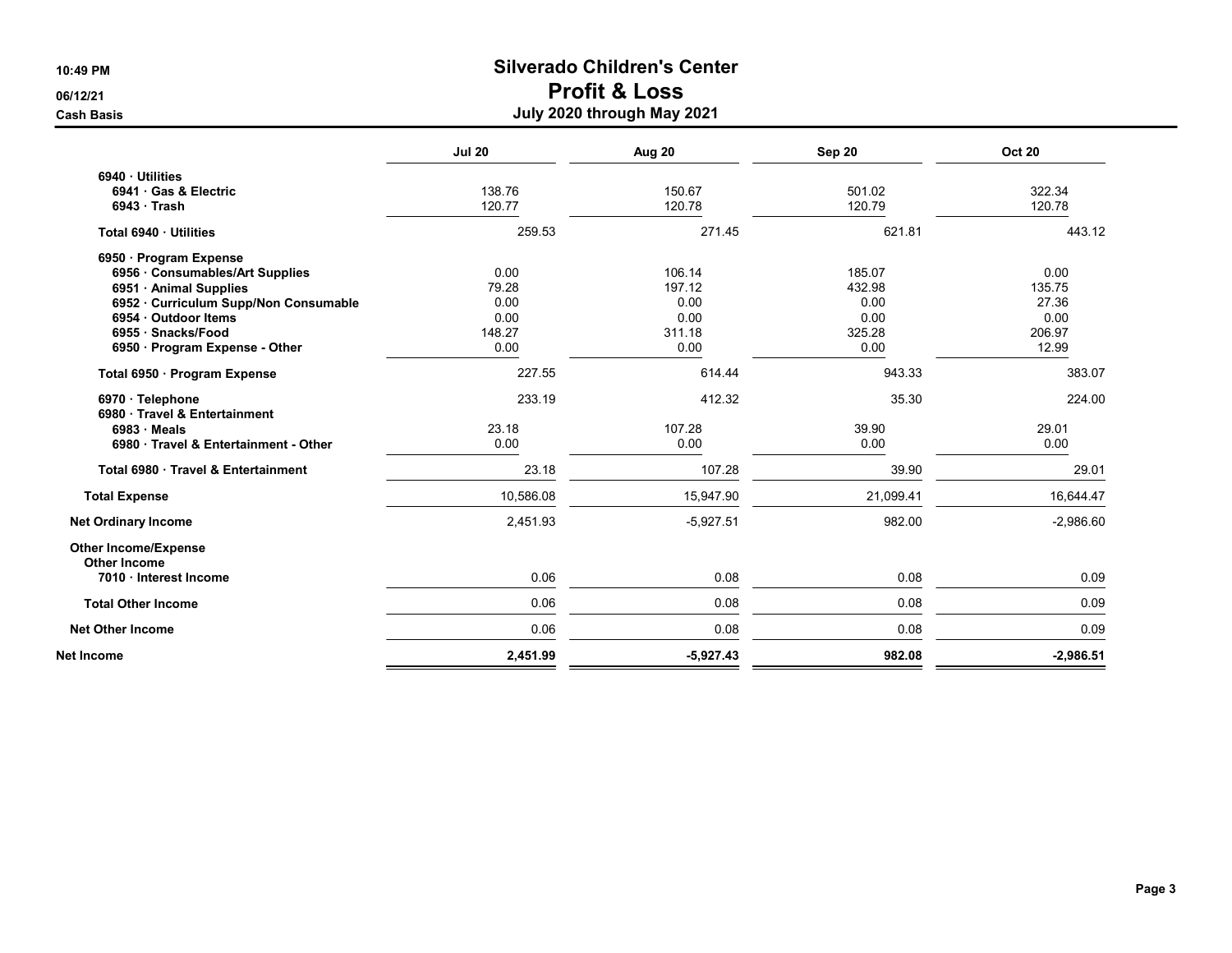|                                    | <b>Nov 20</b> | <b>Dec 20</b> | <b>Jan 21</b> | Feb <sub>21</sub> |
|------------------------------------|---------------|---------------|---------------|-------------------|
| <b>Ordinary Income/Expense</b>     |               |               |               |                   |
| Income                             |               |               |               |                   |
| 4010 Donations                     |               |               |               |                   |
| 4012 Animal Care Donations         |               |               |               |                   |
| 6962 · Animal Care Expense         | $-32.75$      | 0.00          | 0.00          | 0.00              |
| 4012 Animal Care Donations - Other | 0.00          | 0.00          | 0.00          | 0.00              |
| Total 4012 · Animal Care Donations | $-32.75$      | 0.00          | 0.00          | 0.00              |
| 4010 Donations - Other             | 0.00          | 376.30        | 0.00          | 0.00              |
| Total 4010 Donations               | $-32.75$      | 376.30        | 0.00          | 0.00              |
| $4040 \cdot$ Grants                |               |               |               |                   |
| 4046 CARES Act Grant               | 0.00          | 10,675.00     | 0.00          | 0.00              |
| 4044 · CSCP Grant *Restrictive*    | 0.00          | 0.00          | 0.00          | 0.00              |
| Total 4040 Grants                  | 0.00          | 10,675.00     | 0.00          | 0.00              |
| 4050 · Late Payment Fees           | 0.00          | 0.00          | $-30.00$      | $-10.00$          |
| 4080 · Registration Fees           | 0.00          | 0.00          | 75.00         | 300.00            |
| 4090 · Tuition                     |               |               |               |                   |
| 4091 · Paypal Fees                 | $-100.31$     | $-76.68$      | $-66.96$      | $-58.53$          |
| 4090 Tuition - Other               | 18,163.04     | 10,516.69     | 14,391.02     | 14,351.86         |
| Total 4090 Tuition                 | 18,062.73     | 10,440.01     | 14,324.06     | 14,293.33         |
| 4100 Other Income                  | 0.00          | 0.00          | 0.00          | 0.00              |
| <b>Total Income</b>                | 18,029.98     | 21,491.31     | 14,369.06     | 14,583.33         |
| Expense                            |               |               |               |                   |
| 6969 · Playground Project          | 0.00          | 0.00          | 0.00          | 86.04             |
| 6000 · Advertising                 | 0.00          | 0.00          | 0.00          | 0.00              |
| 6020 · Auto Expense                |               |               |               |                   |
| $6022 \cdot Gas$                   | 0.00          | 0.00          | 59.73         | 0.00              |
| 6025 · Repairs & Maintenance       | 0.00          | 0.00          | 129.06        | 0.00              |
| 6020 Auto Expense - Other          | 0.00          | 0.00          | 0.00          | 0.00              |
| Total 6020 · Auto Expense          | 0.00          | 0.00          | 188.79        | 0.00              |
| 6050 · Bank Service Charges        | 0.00          | 0.00          | 0.00          | 0.00              |
| 6090 · Dues & Subscriptions        | 68.98         | 69.97         | 68.98         | 146.97            |
| 6200 · Insurance Expense           |               |               |               |                   |
| $6203$ Health                      | 491.36        | 491.36        | 472.52        | 472.52            |
| 6202 · Worker's Comp               | $-1,325.00$   | 752.18        | 0.00          | 0.00              |
| Total 6200 · Insurance Expense     | $-833.64$     | 1.243.54      | 472.52        | 472.52            |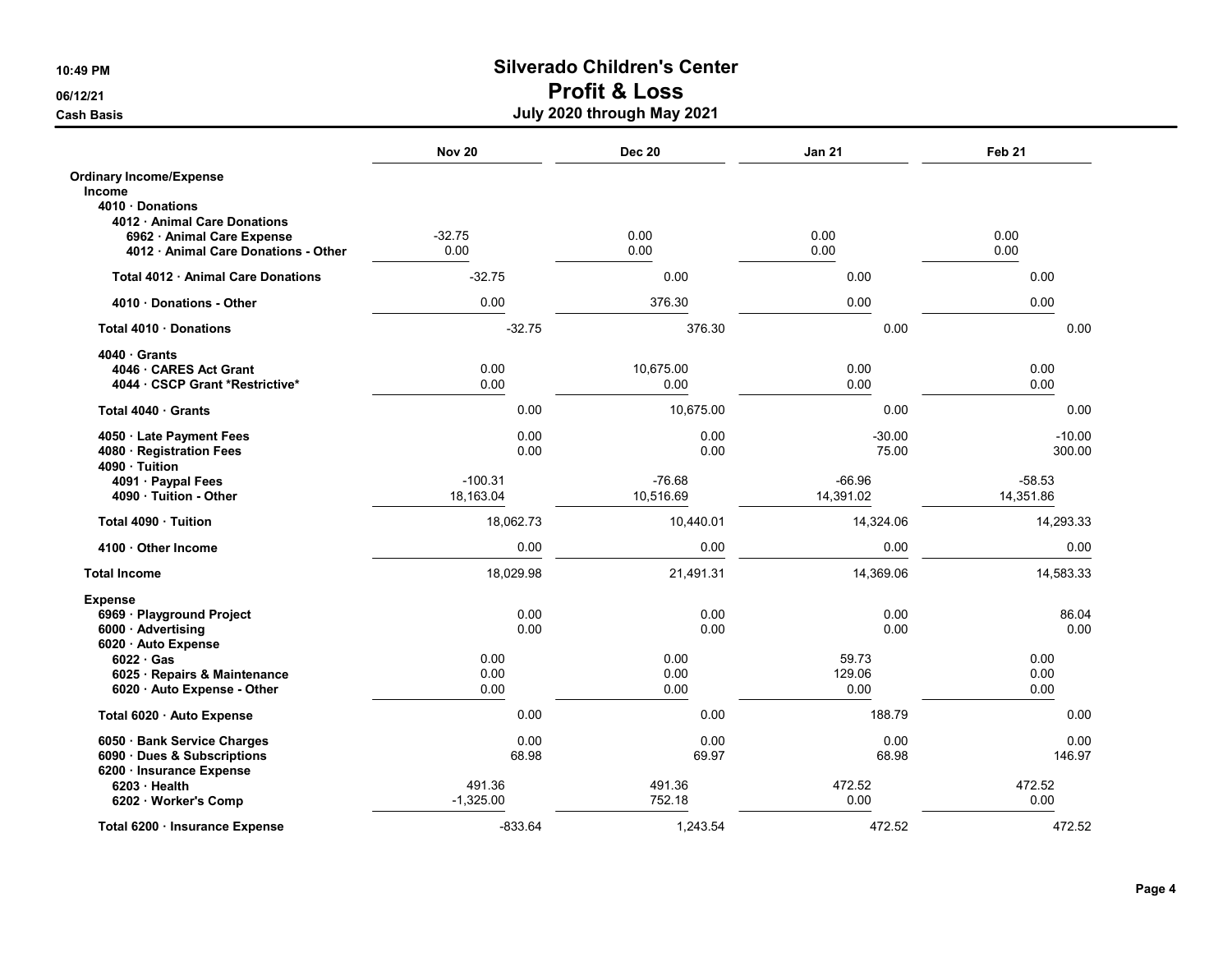#### 10:49 PM Silverado Children's Center 06/12/21 Profit & Loss Cash Basis July 2020 through May 2021

|                                      | <b>Nov 20</b> | <b>Dec 20</b> | <b>Jan 21</b> | Feb 21    |
|--------------------------------------|---------------|---------------|---------------|-----------|
| 6550 Office Expense                  |               |               |               |           |
| 6958 Staff Gift                      | 138.21        | 11.03         | 0.00          | 0.00      |
| 6957 · Furniture                     | 189.33        | 0.00          | 0.00          | 0.00      |
| 6555 · Health & Safety               | 57.72         | 0.00          | 26.93         | 0.00      |
| 6554 · Paper Products                | 0.00          | 56.72         | 44.95         | 79.39     |
| 6551 · Internet Access               | 64.20         | 64.20         | 135.38        | 163.20    |
| 6552 · Office Supplies               | 142.21        | 0.00          | 61.02         | 188.97    |
| 6553 Website                         | 0.00          | 79.99         | 0.00          | 169.99    |
| 6550 Office Expense - Other          | 22.36         | 0.00          | 164.55        | 0.00      |
| Total 6550 Office Expense            | 614.03        | 211.94        | 432.83        | 601.55    |
| 6640 Legal & Prof Fees               |               |               |               |           |
| $6642 \cdot$ Legal                   | 0.00          | 0.00          | 0.00          | 345.00    |
| 6644 · Bookkeeping                   | 587.50        | 1,793.75      | 882.00        | 0.00      |
| Total 6640 · Legal & Prof Fees       | 587.50        | 1,793.75      | 882.00        | 345.00    |
| 6790 · Salaries & Wages              |               |               |               |           |
| 6793 Director                        | 4,342.00      | 4,342.00      | 4,342.00      | 4,342.00  |
| 6792 Staff                           | 5,305.28      | 4,884.89      | 5,117.94      | 6,402.62  |
| Total 6790 · Salaries & Wages        | 9,647.28      | 9,226.89      | 9,459.94      | 10,744.62 |
| 6800 · Payroll Expenses              |               |               |               |           |
| 6806 · Payroll Processing Fees       | 140.00        | 122.50        | 85.26         | 240.00    |
| 6801 ETT                             | 0.79          | 0.29          | 4.75          | 0.00      |
| 6803 Medicare                        | 138.00        | 135.52        | 135.27        | 153.91    |
| 6804 · Social Security               | 590.05        | 579.47        | 578.42        | 412.31    |
| $6805 \cdot SUI$                     | $-47.32$      | 6.41          | 104.41        | 239.24    |
| 6800 · Payroll Expenses - Other      | 0.00          | $-32.35$      | 122.91        | 254.96    |
| Total 6800 · Payroll Expenses        | 821.52        | 811.84        | 1,031.02      | 1,300.42  |
| 6820 · Postage                       | 0.00          | 27.50         | 68.10         | 0.00      |
| 6840 · Professional Development      | 0.00          | 0.00          | 0.00          | 0.00      |
| 6900 · Repairs & Mtce                |               |               |               |           |
| 6908 OC Parks Inspection Corrections | 0.00          | 0.00          | 0.00          | 73.98     |
| 6901 · Building/Grounds              | 1,980.46      | 288.98        | 288.98        | 555.48    |
| 6903 · Equipment                     | 0.00          | 0.00          | 0.00          | 0.00      |
| 6905 Janitorial                      | 1,220.00      | 760.00        | 886.60        | 800.00    |
| 6900 · Repairs & Mtce - Other        | 0.00          | 0.00          | 111.08        | 937.49    |
| Total 6900 · Repairs & Mtce          | 3,200.46      | 1,048.98      | 1,286.66      | 2.366.95  |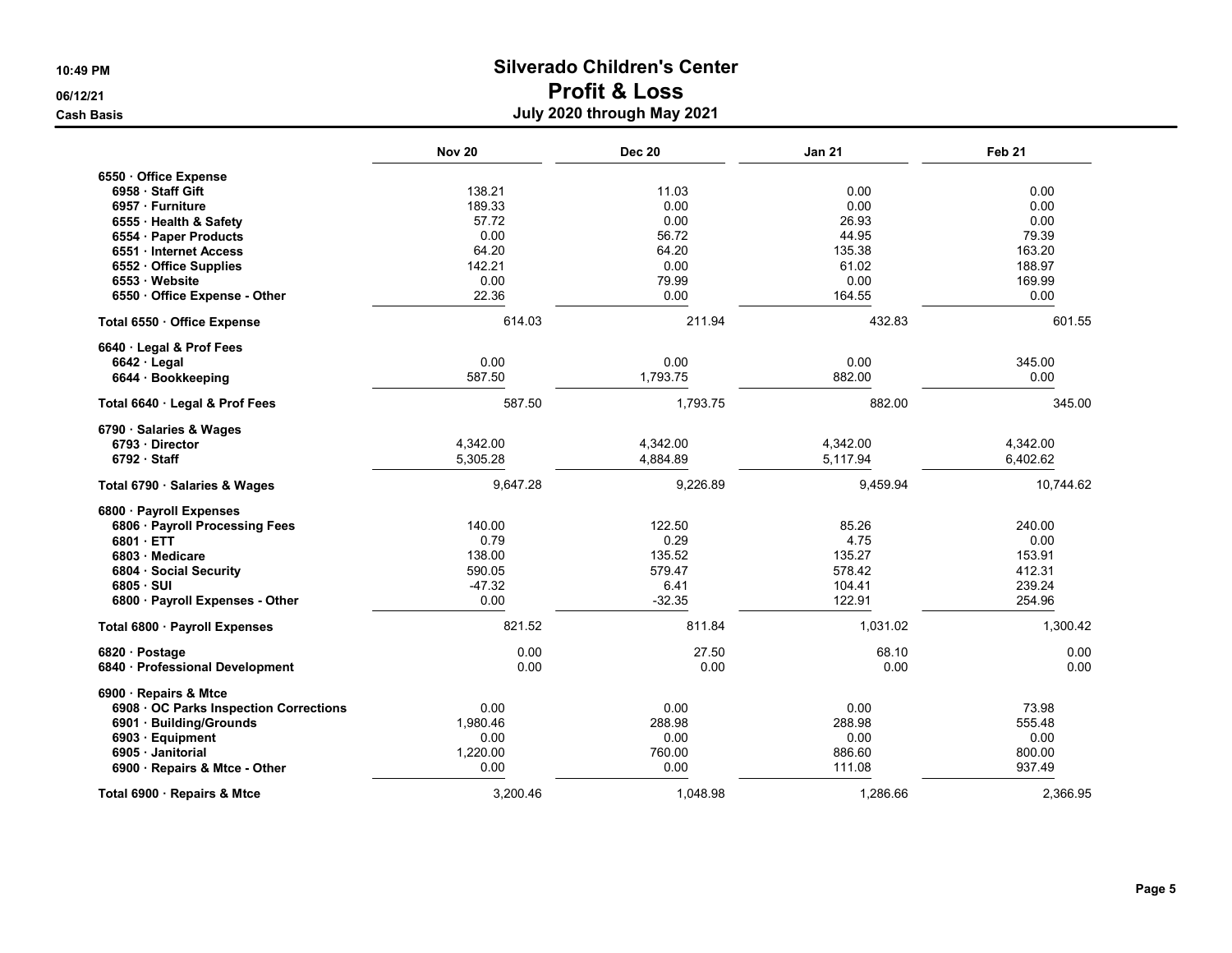|                                                    | <b>Nov 20</b> | <b>Dec 20</b> | <b>Jan 21</b> | Feb <sub>21</sub> |
|----------------------------------------------------|---------------|---------------|---------------|-------------------|
| 6940 Utilities                                     |               |               |               |                   |
| 6941 Gas & Electric                                | 140.58        | 164.91        | 232.83        | 331.51            |
| 6943 Trash                                         | 120.79        | 137.81        | 120.79        | 120.79            |
| Total 6940 · Utilities                             | 261.37        | 302.72        | 353.62        | 452.30            |
| 6950 · Program Expense                             |               |               |               |                   |
| 6956 Consumables/Art Supplies                      | 17.22         | 30.21         | $-26.88$      | 384.08            |
| 6951 · Animal Supplies                             | 164.21        | 105.05        | 231.60        | 151.38            |
| 6952 · Curriculum Supp/Non Consumable              | 24.23         | 0.00          | 21.54         | 111.19            |
| 6954 · Outdoor Items                               | 0.00          | 171.95        | 106.67        | 0.00              |
| 6955 · Snacks/Food                                 | 285.68        | 99.16         | 204.95        | 205.58            |
| 6950 · Program Expense - Other                     | 0.00          | 0.00          | 0.00          | 0.00              |
| Total 6950 · Program Expense                       | 491.34        | 406.37        | 537.88        | 852.23            |
| 6970 · Telephone<br>6980 Travel & Entertainment    | 235.54        | 306.86        | 103.05        | 108.61            |
| 6983 Meals                                         | 0.00          | 85.19         | 87.79         | 34.82             |
| 6980 Travel & Entertainment - Other                | 30.22         | 0.00          | 0.00          | 0.00              |
| Total 6980 Travel & Entertainment                  | 30.22         | 85.19         | 87.79         | 34.82             |
| <b>Total Expense</b>                               | 15,124.60     | 15,535.55     | 14,973.18     | 17,512.03         |
| <b>Net Ordinary Income</b>                         | 2,905.38      | 5,955.76      | $-604.12$     | $-2,928.70$       |
| <b>Other Income/Expense</b><br><b>Other Income</b> |               |               |               |                   |
| 7010 · Interest Income                             | 0.07          | 0.11          | 0.13          | 0.10              |
| <b>Total Other Income</b>                          | 0.07          | 0.11          | 0.13          | 0.10              |
| <b>Net Other Income</b>                            | 0.07          | 0.11          | 0.13          | 0.10              |
| Net Income                                         | 2,905.45      | 5,955.87      | $-603.99$     | $-2,928.60$       |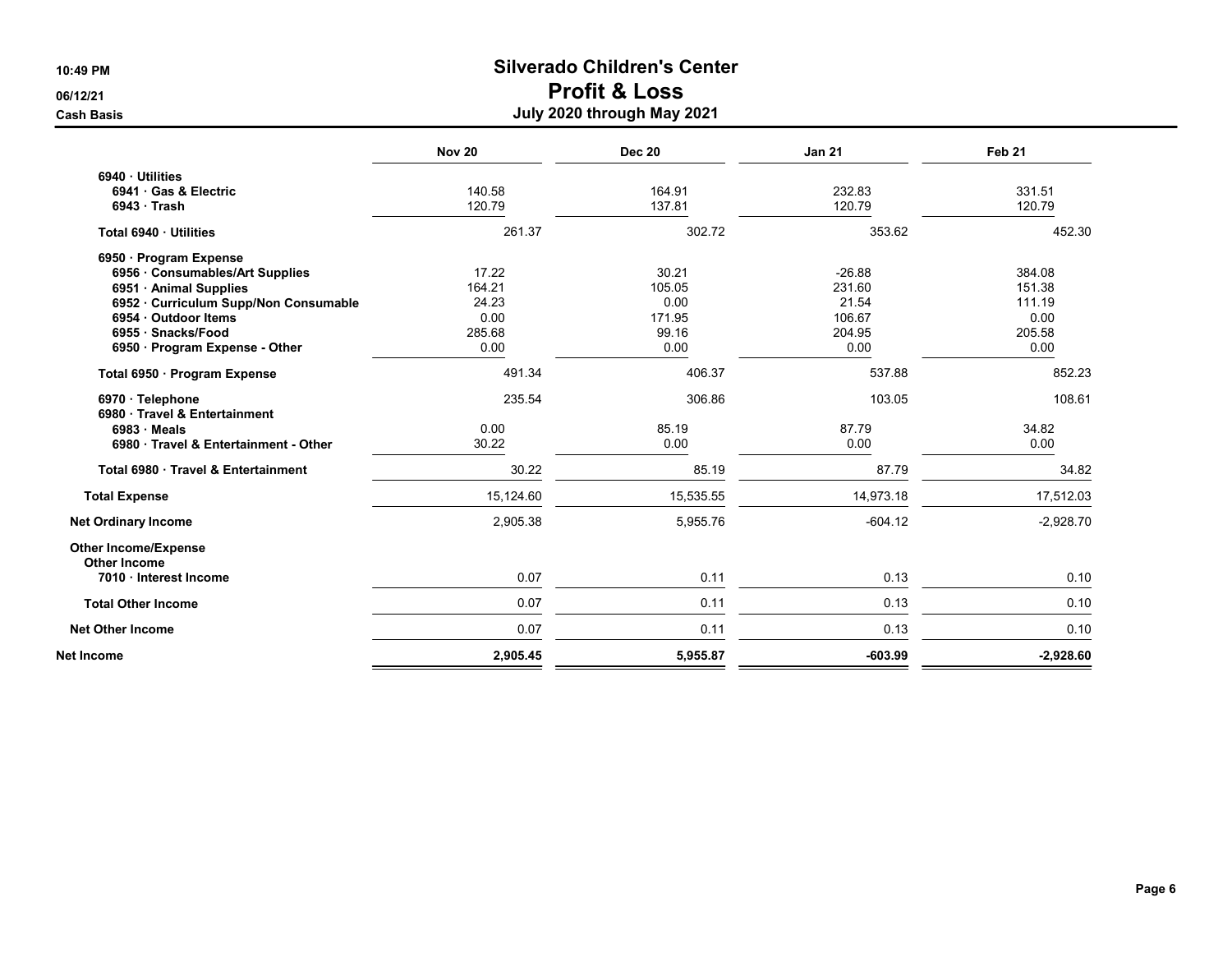|                                         | Mar 21    | Apr 21    | May 21    | <b>TOTAL</b> |
|-----------------------------------------|-----------|-----------|-----------|--------------|
| <b>Ordinary Income/Expense</b>          |           |           |           |              |
| <b>Income</b>                           |           |           |           |              |
| 4010 Donations                          |           |           |           |              |
| 4012 Animal Care Donations              |           |           |           |              |
| 6962 Animal Care Expense                | 0.00      | 0.00      | 0.00      | $-32.75$     |
| 4012 · Animal Care Donations - Other    | 0.00      | 0.00      | 0.00      | 135.41       |
| <b>Total 4012 Animal Care Donations</b> | 0.00      | 0.00      | 0.00      | 102.66       |
| 4010 Donations - Other                  | 0.00      | 1,717.00  | 0.00      | 4,175.36     |
| Total 4010 Donations                    | 0.00      | 1,717.00  | 0.00      | 4,278.02     |
| 4040 Grants                             |           |           |           |              |
| 4046 CARES Act Grant                    | 0.00      | 0.00      | 0.00      | 10,675.00    |
| 4044 · CSCP Grant *Restrictive*         | 0.00      | 0.00      | 0.00      | 3,772.47     |
| Total 4040 Grants                       | 0.00      | 0.00      | 0.00      | 14,447.47    |
| 4050 · Late Payment Fees                | 0.00      | 0.00      | 0.00      | $-40.00$     |
| 4080 · Registration Fees                | 700.00    | 1,171.80  | 1,271.80  | 5,618.60     |
| 4090 · Tuition                          |           |           |           |              |
| 4091 · Paypal Fees                      | 1,736.72  | 0.00      | 0.00      | 1,109.70     |
| 4090 · Tuition - Other                  | 27,883.04 | 17,913.92 | 22,744.03 | 176,995.88   |
| Total 4090 Tuition                      | 29,619.76 | 17,913.92 | 22,744.03 | 178,105.58   |
| 4100 Other Income                       | 0.00      | 65.80     | 0.00      | 65.80        |
| <b>Total Income</b>                     | 30,319.76 | 20,868.52 | 24,015.83 | 202,475.47   |
| <b>Expense</b>                          |           |           |           |              |
| 6969 · Playground Project               | 0.00      | 0.00      | 0.00      | 86.04        |
| 6000 · Advertising                      | 0.00      | 0.00      | 403.53    | 859.09       |
| 6020 · Auto Expense                     |           |           |           |              |
| $6022 \cdot Gas$                        | 0.00      | 0.00      | 0.00      | 85.28        |
| 6025 · Repairs & Maintenance            | 0.00      | 0.00      | 0.00      | 129.06       |
| 6020 Auto Expense - Other               | 0.00      | 44.08     | 0.00      | 44.08        |
| Total 6020 · Auto Expense               | 0.00      | 44.08     | 0.00      | 258.42       |
| 6050 · Bank Service Charges             | 0.00      | 0.00      | 0.00      | 12.00        |
| 6090 · Dues & Subscriptions             | 193.31    | 78.98     | 14.99     | 1,079.33     |
| 6200 · Insurance Expense                |           |           |           |              |
| $6203$ Health                           | 472.52    | 1,075.54  | 603.02    | 5,960.63     |
| 6202 · Worker's Comp                    | 0.00      | 752.18    | 0.00      | 1,767.29     |
| Total 6200 · Insurance Expense          | 472.52    | 1.827.72  | 603.02    | 7,727.92     |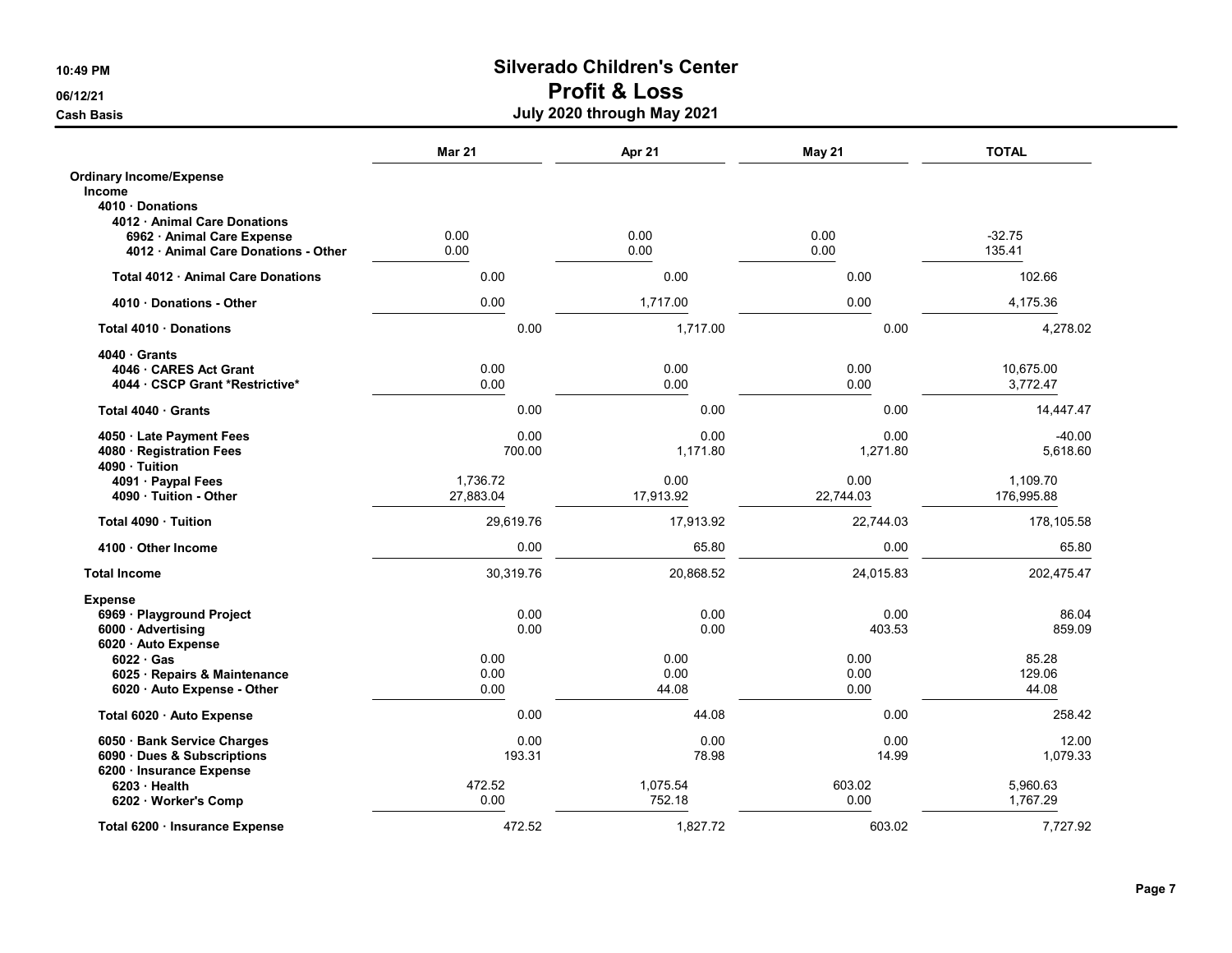Cash Basis July 2020 through May 2021

|                                      | <b>Mar 21</b> | Apr 21    | May 21    | <b>TOTAL</b> |
|--------------------------------------|---------------|-----------|-----------|--------------|
| 6550 Office Expense                  |               |           |           |              |
| 6958 Staff Gift                      | 148.51        | 88.05     | 189.03    | 831.25       |
| 6957 · Furniture                     | 139.99        | 0.00      | 0.00      | 348.96       |
| 6555 · Health & Safety               | 240.75        | 85.87     | 0.00      | 510.94       |
| 6554 · Paper Products                | 0.00          | 0.00      | 236.87    | 539.11       |
| 6551 · Internet Access               | 32.10         | 44.74     | 105.51    | 866.13       |
| 6552 · Office Supplies               | 0.00          | 0.00      | 954.39    | 1,507.70     |
| 6553 Website                         | 0.00          | 0.00      | 0.00      | 1,025.73     |
| 6550 Office Expense - Other          | 124.64        | 53.40     | 0.00      | 364.95       |
| Total 6550 Office Expense            | 685.99        | 272.06    | 1,485.80  | 5,994.77     |
| 6640 Legal & Prof Fees               |               |           |           |              |
| $6642 \cdot$ Legal                   | 0.00          | 0.00      | 0.00      | 345.00       |
| 6644 · Bookkeeping                   | 596.25        | 562.50    | 0.00      | 6,982.00     |
| Total 6640 · Legal & Prof Fees       | 596.25        | 562.50    | 0.00      | 7,327.00     |
| 6790 · Salaries & Wages              |               |           |           |              |
| 6793 Director                        | 4,342.00      | 5,416.27  | 3,347.98  | 46,536.93    |
| 6792 Staff                           | 6,658.99      | 7,408.94  | 7,069.30  | 67,034.57    |
| Total 6790 · Salaries & Wages        | 11,000.99     | 12,825.21 | 10,417.28 | 113,571.50   |
| 6800 · Payroll Expenses              |               |           |           |              |
| 6806 · Payroll Processing Fees       | 140.00        | 140.00    | 140.00    | 1,323.84     |
| 6801 ETT                             | 0.00          | 0.00      | 0.00      | 14.93        |
| 6803 Medicare                        | 157.63        | $-5.88$   | 175.51    | 1,466.01     |
| 6804 Social Security                 | 0.00          | 0.00      | 750.44    | 5,373.78     |
| 6805 · SUI                           | 224.44        | 187.44    | 131.26    | 1,111.95     |
| 6800 · Payroll Expenses - Other      | 547.75        | 984.44    | 146.91    | 2,024.62     |
| Total 6800 · Payroll Expenses        | 1,069.82      | 1,306.00  | 1,344.12  | 11,315.13    |
| 6820 · Postage                       | 0.00          | 0.00      | 0.00      | 95.60        |
| 6840 · Professional Development      | 650.00        | 0.00      | 0.00      | 540.00       |
| 6900 · Repairs & Mtce                |               |           |           |              |
| 6908 OC Parks Inspection Corrections | 0.00          | 0.00      | 0.00      | 73.98        |
| 6901 · Building/Grounds              | 512.87        | 4,548.18  | 5,220.00  | 17,133.07    |
| 6903 · Equipment                     | 0.00          | 1,067.70  | 847.98    | 1,915.68     |
| 6905 Janitorial                      | 19.27         | 19.30     | 588.05    | 7,544.25     |
| 6900 · Repairs & Mtce - Other        | $-160.62$     | 212.97    | 98.00     | 1,198.92     |
| Total 6900 · Repairs & Mtce          | 371.52        | 5,848.15  | 6,754.03  | 27,865.90    |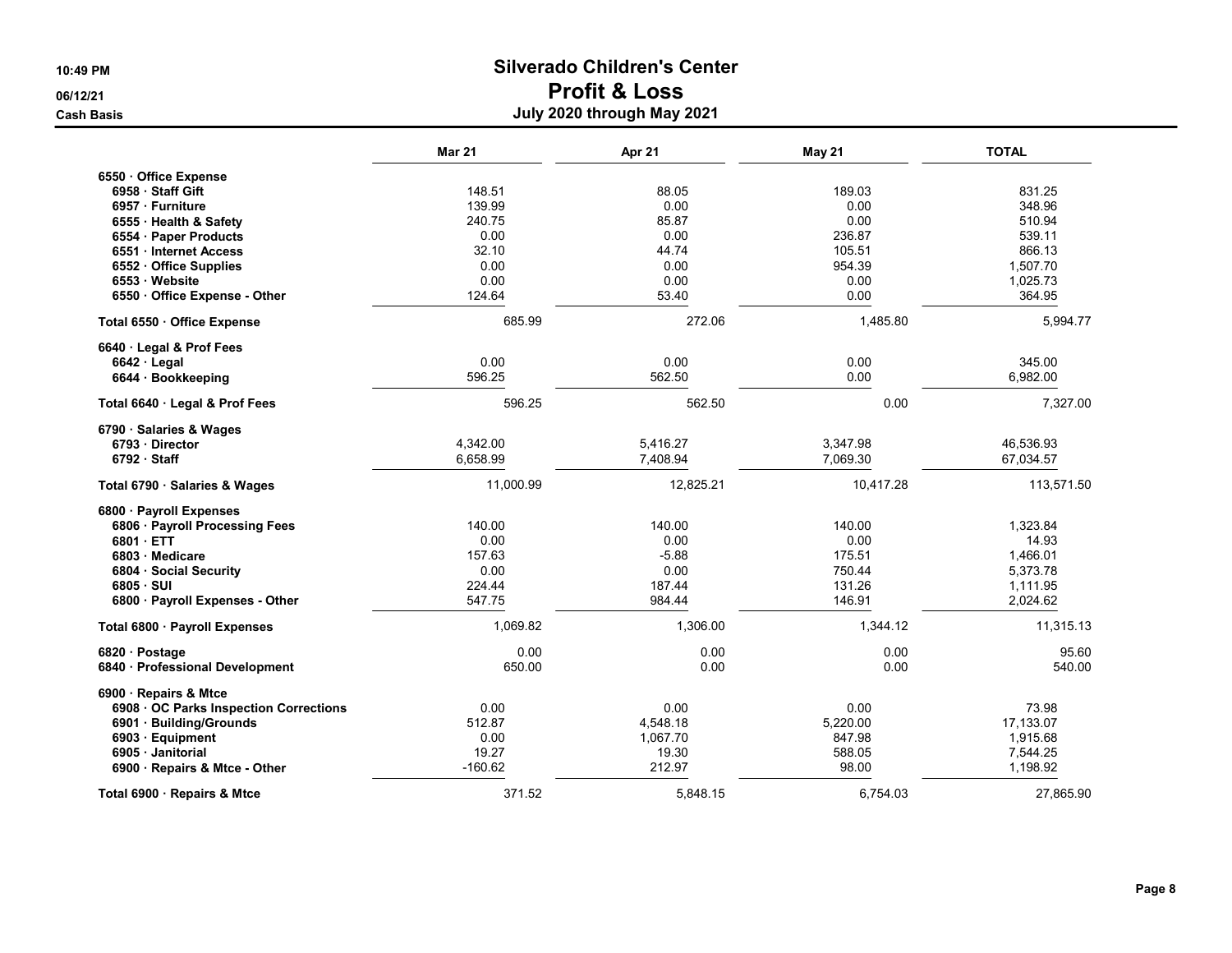|                                                 | <b>Mar 21</b> | Apr 21      | May 21    | <b>TOTAL</b> |
|-------------------------------------------------|---------------|-------------|-----------|--------------|
| 6940 · Utilities                                |               |             |           |              |
| 6941 Gas & Electric                             | 302.50        | 197.50      | 149.42    | 2,632.04     |
| $6943 \cdot$ Trash                              | 120.79        | 120.79      | 0.00      | 1,224.88     |
| Total 6940 · Utilities                          | 423.29        | 318.29      | 149.42    | 3,856.92     |
| 6950 · Program Expense                          |               |             |           |              |
| 6956 Consumables/Art Supplies                   | 0.00          | 249.03      | 0.00      | 944.87       |
| 6951 Animal Supplies                            | 0.00          | 0.00        | 275.00    | 1,772.37     |
| 6952 · Curriculum Supp/Non Consumable           | 19.18         | 265.41      | 38.03     | 506.94       |
| 6954 · Outdoor Items                            | 0.00          | 0.00        | 0.00      | 278.62       |
| 6955 · Snacks/Food                              | 215.02        | 654.01      | 245.78    | 2.901.88     |
| 6950 · Program Expense - Other                  | 0.00          | 0.00        | 0.00      | 12.99        |
| Total 6950 · Program Expense                    | 234.20        | 1,168.45    | 558.81    | 6,417.67     |
| 6970 · Telephone<br>6980 Travel & Entertainment | 35.30         | 108.61      | 36.29     | 1,839.07     |
| $6983 \cdot Meals$                              | 53.23         | 0.00        | 0.00      | 460.40       |
| 6980 Travel & Entertainment - Other             | 0.00          | 0.00        | 0.00      | 30.22        |
| Total 6980 · Travel & Entertainment             | 53.23         | 0.00        | 0.00      | 490.62       |
| <b>Total Expense</b>                            | 15.786.42     | 24,360.05   | 21,767.29 | 189,336.98   |
| <b>Net Ordinary Income</b>                      | 14,533.34     | $-3,491.53$ | 2,248.54  | 13,138.49    |
| <b>Other Income/Expense</b><br>Other Income     |               |             |           |              |
| 7010 · Interest Income                          | 0.00          | 0.00        | 0.00      | 0.72         |
| <b>Total Other Income</b>                       | 0.00          | 0.00        | 0.00      | 0.72         |
| <b>Net Other Income</b>                         | 0.00          | 0.00        | 0.00      | 0.72         |
| Net Income                                      | 14,533.34     | $-3,491.53$ | 2,248.54  | 13,139.21    |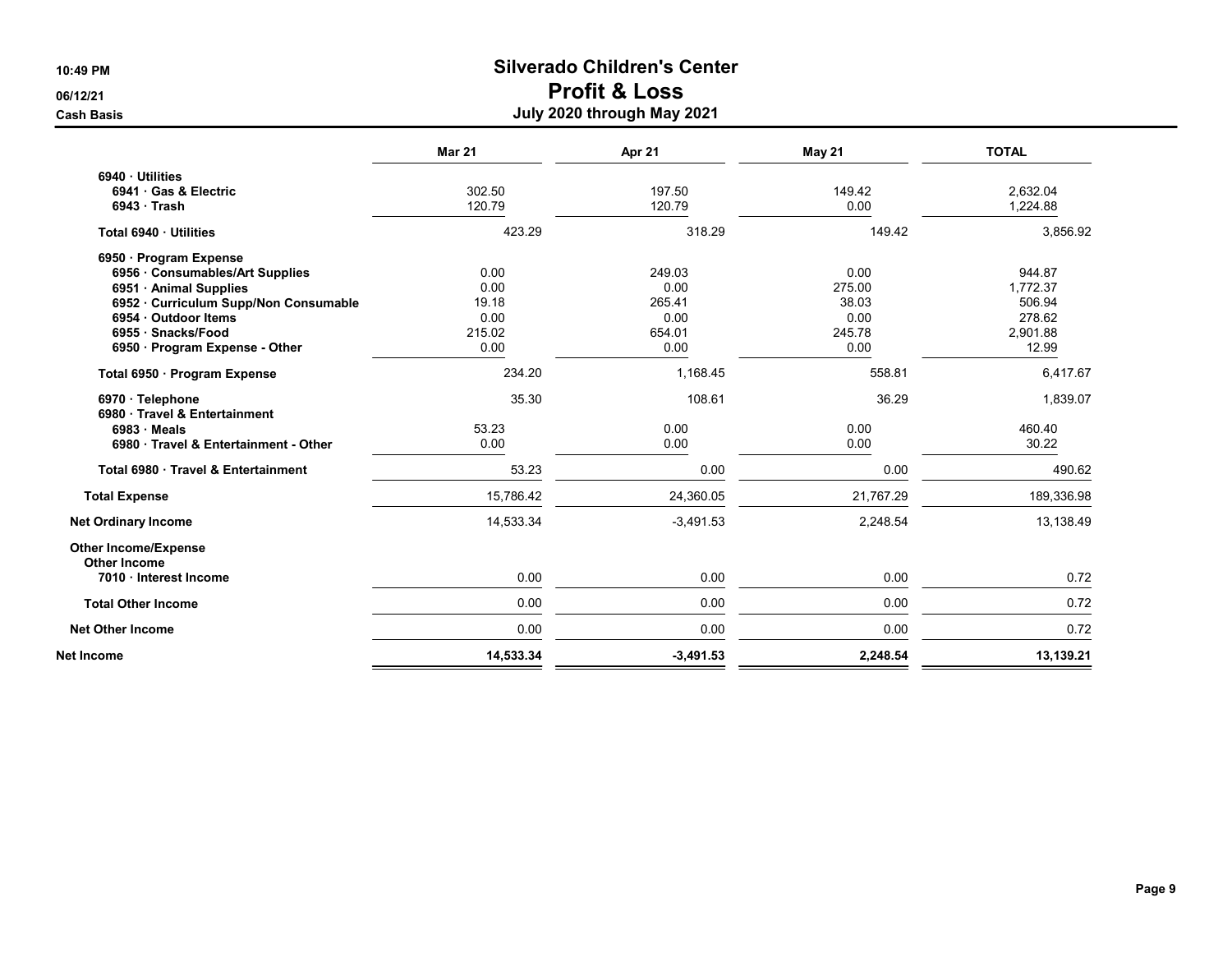#### 10:52 PM Silverado Children's Center 06/12/21 Balance Sheet Cash Basis **As of May 31, 2021**

|                                                                                                                                                                                                                                                                                                                                    | May 31, 21                                                                                            |
|------------------------------------------------------------------------------------------------------------------------------------------------------------------------------------------------------------------------------------------------------------------------------------------------------------------------------------|-------------------------------------------------------------------------------------------------------|
| ASSETS<br><b>Current Assets</b><br><b>Checking/Savings</b><br>1000 · B of A Checking<br>1030 · Bus. Savings-BofA                                                                                                                                                                                                                   | 1,849.48<br>19,552.35                                                                                 |
| <b>Total Checking/Savings</b>                                                                                                                                                                                                                                                                                                      | 21,401.83                                                                                             |
| <b>Total Current Assets</b>                                                                                                                                                                                                                                                                                                        | 21,401.83                                                                                             |
| <b>Fixed Assets</b><br>1500 · Fixed Asset(s)<br>1510 · Buildings & Improvements<br>1520 · Furniture & Equipment<br>1530 · Accum Depr                                                                                                                                                                                               | 296,784.69<br>54,762.51<br>$-340,565.00$                                                              |
| Total 1500 · Fixed Asset(s)                                                                                                                                                                                                                                                                                                        | 10,982.20                                                                                             |
| <b>Total Fixed Assets</b>                                                                                                                                                                                                                                                                                                          | 10,982.20                                                                                             |
| TOTAL ASSETS                                                                                                                                                                                                                                                                                                                       | 32,384.03                                                                                             |
| <b>LIABILITIES &amp; EQUITY</b><br>Liabilities<br><b>Current Liabilities</b><br><b>Accounts Payable</b><br>2000 Accounts Payable                                                                                                                                                                                                   | -114.00                                                                                               |
| <b>Total Accounts Payable</b>                                                                                                                                                                                                                                                                                                      | -114.00                                                                                               |
| <b>Other Current Liabilities</b><br>2100 · Payroll Liabilities<br>2102 CA Withholding<br>2103 CA SDI<br>2105 ETT<br>2106 · Federal Withholding<br>2108 · Health Ins (Emp)<br>2109 · Medicare - Company<br>2110 · Medicare - Employee<br>2111 · Social Security - Company<br>$2113 \cdot SUI$<br>2100 · Payroll Liabilities - Other | -199.82<br>-959.32<br>0.09<br>-469.89<br>65.25<br>$-180.23$<br>0.01<br>$-24.03$<br>153.21<br>$-65.25$ |
| Total 2100 · Payroll Liabilities                                                                                                                                                                                                                                                                                                   | -1,679.98                                                                                             |
| 2200 · Note(s) Payable<br>2201 SMRPD<br>SMRPD (2nd Loan)<br>2201 · SMRPD - Other                                                                                                                                                                                                                                                   | 66,447.95<br>28,950.00                                                                                |
| Total 2201 · SMRPD                                                                                                                                                                                                                                                                                                                 | 95,397.95                                                                                             |
| 2202 · Old Payable to SMPRD                                                                                                                                                                                                                                                                                                        | 36,848.21                                                                                             |
| Total 2200 · Note(s) Payable                                                                                                                                                                                                                                                                                                       | 132,246.16                                                                                            |
| <b>Total Other Current Liabilities</b>                                                                                                                                                                                                                                                                                             | 130,566.18                                                                                            |
| <b>Total Current Liabilities</b>                                                                                                                                                                                                                                                                                                   | 130,452.18                                                                                            |
| <b>Total Liabilities</b>                                                                                                                                                                                                                                                                                                           | 130,452.18                                                                                            |
| <b>Equity</b><br>3900 · Retained Earnings<br><b>Net Income</b>                                                                                                                                                                                                                                                                     | $-111,207.36$<br>13,139.21                                                                            |
| <b>Total Equity</b>                                                                                                                                                                                                                                                                                                                | -98,068.15                                                                                            |
| <b>TOTAL LIABILITIES &amp; EQUITY</b>                                                                                                                                                                                                                                                                                              | 32,384.03                                                                                             |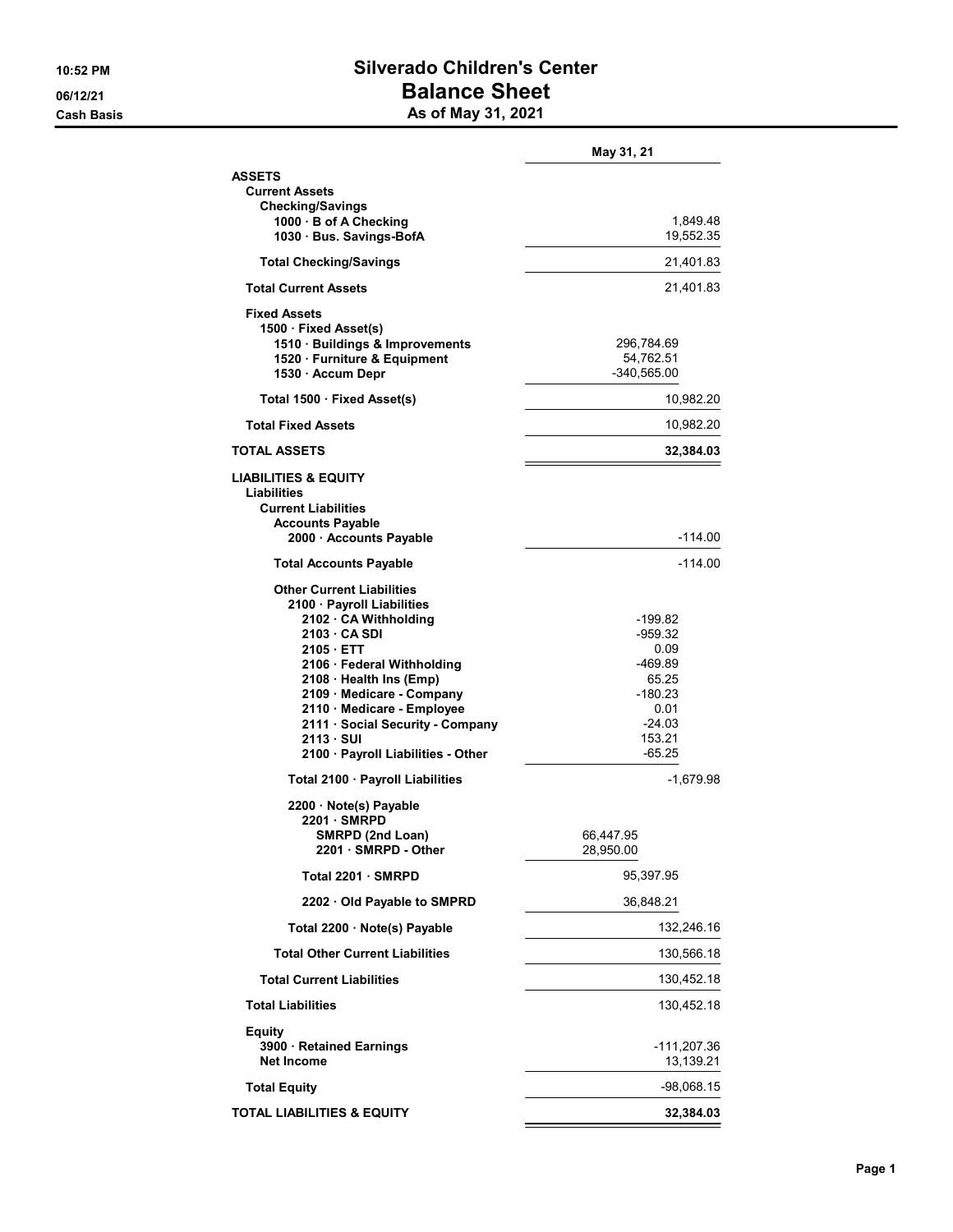## 10:53 PM Silverado Children's Center 06/12/21 Contraction List by Vendor

| Type                                   | <b>Date</b> | Num        | Memo           | Account                   | Clr      | <b>Split</b>            | <b>Debit</b> | Credit   |
|----------------------------------------|-------------|------------|----------------|---------------------------|----------|-------------------------|--------------|----------|
| Amazon.com                             |             |            |                |                           |          |                         |              |          |
| Check                                  | 05/03/2021  |            | Item Returne   | $1000 \cdot B$ of A Check | X        | $6552 \cdot$ Office S   |              | 54.93    |
| Check                                  | 05/18/2021  |            | Music          | $1000 \cdot B$ of A Check | $\times$ | 6090 · Dues &           |              | 14.99    |
| Apple.com                              |             |            |                |                           |          |                         |              |          |
| Check                                  | 05/10/2021  |            | Cell Phone     | $1000 \cdot B$ of A Check | X        | 6970 $\cdot$ Telepho    |              | 0.99     |
| AT&T                                   |             |            |                |                           |          |                         |              |          |
| Check                                  | 05/04/2021  |            |                | $1000 \cdot B$ of A Check | X        | $6551 \cdot$ Internet   |              | 73.41    |
| Check                                  | 05/28/2021  |            | 310003103,     | $1000 \cdot B$ of A Check | $\times$ | $6551 \cdot$ Internet   |              | 32.10    |
| <b>Bank of America</b>                 |             |            |                |                           |          |                         |              |          |
| Check                                  | 05/28/2021  |            | monthly transf | $1000 \cdot B$ of A Check | $\times$ | 1030 · Bus. Sa          |              | 1,000.00 |
| <b>California Choice Benefit Admin</b> |             |            |                |                           |          |                         |              |          |
| Check                                  | 05/20/2021  |            | June 2021      | $1000 \cdot B$ of A Check | X        | $6203 \cdot$ Health     |              | 603.02   |
| <b>Dave Leese Concrete</b>             |             |            |                |                           |          |                         |              |          |
| Bill                                   | 05/07/2021  | 419        | Install 550 sq | $2000 \cdot$ Accounts Pa  |          | 6969 · Playgro          |              | 2.500.00 |
| Check                                  | 05/26/2021  |            | Invoice $#419$ | $1000 \cdot B$ of A Check | X        | $6901 \cdot$ Building   |              | 2,500.00 |
| <b>DMI Dell Business Online</b>        |             |            |                |                           |          |                         |              |          |
| Check                                  | 05/11/2021  |            | New Computer   | $1000 \cdot B$ of A Check | X.       | $6552 \cdot$ Office S   |              | 155.84   |
| Check                                  | 05/12/2021  |            | New Computer   | $1000 \cdot B$ of A Check | $\times$ | $6552 \cdot$ Office S   |              | 680.13   |
| <b>Fred Dohrmann</b>                   |             |            |                |                           |          |                         |              |          |
|                                        |             |            |                |                           |          |                         |              |          |
| <b>Bill Pmt -Check</b>                 | 05/10/2021  | 8324       | Demo Lights,   | $1000 \cdot B$ of A Check | X        | $2000 \cdot$ Account    |              | 1,500.00 |
| Indeed                                 |             |            |                |                           |          |                         |              |          |
| Check                                  | 05/03/2021  |            |                | $1000 \cdot B$ of A Check | X        | $6000 \cdot$ Advertis   |              | 403.53   |
| <b>Lux Cleaning Services</b>           |             |            |                |                           |          |                         |              |          |
| Check                                  | 05/04/2021  |            | #ggeg66sb4     | $1000 \cdot B$ of A Check | X        | $6905 \cdot$ Janitorial |              | 520.00   |
| <b>Mission Equine Hospital</b>         |             |            |                |                           |          |                         |              |          |
| Check                                  | 05/06/2021  |            |                | $1000 \cdot B$ of A Check | X        | $6951 \cdot$ Animal     |              | 275.00   |
| <b>Myles Luas Appliance Repair</b>     |             |            |                |                           |          |                         |              |          |
| Check                                  | 05/25/2021  | 8325       | 26867          | $1000 \cdot B$ of A Check |          | $6903 \cdot$ Equipm     |              | 659.98   |
| <b>Office on the Beach</b>             |             |            |                |                           |          |                         |              |          |
| Check                                  | 05/25/2021  |            | Playground Fl  | $1000 \cdot B$ of A Check | X        | $6952 \cdot$ Curricul   |              | 19.46    |
| Check                                  | 05/25/2021  |            | Playground Fl  | $1000 \cdot B$ of A Check | $\times$ | $6952 \cdot$ Curricul   |              | 0.58     |
| <b>Orkin Pest Control</b>              |             |            |                |                           |          |                         |              |          |
| Check                                  | 05/14/2021  |            | Pest Control   | $1000 \cdot B$ of A Check | X        | $6900 \cdot$ Repairs    |              | 98.00    |
| <b>Pacific Ranch Market</b>            |             |            |                |                           |          |                         |              |          |
| Check                                  | 05/07/2021  |            |                | $1000 \cdot B$ of A Check | X        | $6958 \cdot$ Staff Gift |              | 25.45    |
| <b>Reighart, Steve</b>                 |             |            |                |                           |          |                         |              |          |
| <b>Bill Pmt - Check</b>                | 05/10/2021  | 8323       | 11/20, SCC S   | $1000 \cdot B$ of A Check | X        | $2000 \cdot$ Account    |              | 980.00   |
| <b>SCE</b>                             |             |            |                |                           |          |                         |              |          |
| Check                                  | 05/22/2021  | <b>EFT</b> | 4/13/21 Bill   | $1000 \cdot B$ of A Check | X        | $6941 \cdot$ Gas &      |              | 149.42   |
| Silverado Cafe                         |             |            |                |                           |          |                         |              |          |
| Check                                  | 05/27/2021  |            |                | $1000 \cdot B$ of A Check | X        | $6958 \cdot$ Staff Gift |              | 28.17    |
| <b>Silverado Canyon Market</b>         |             |            |                |                           |          |                         |              |          |
| Check                                  | 05/03/2021  |            |                | $1000 \cdot B$ of A Check | X        | 6958 · Staff Gift       |              | 18.00    |
| Check                                  | 05/05/2021  |            |                | $1000 \cdot B$ of A Check | X        | 6958 · Staff Gift       |              | 16.47    |
| <b>Smart &amp; Final</b>               |             |            |                |                           |          |                         |              |          |
|                                        |             |            |                |                           |          |                         |              | 236.87   |
| Check                                  | 05/04/2021  |            |                | $1000 \cdot B$ of A Check | X        | 6554 · Paper P          |              |          |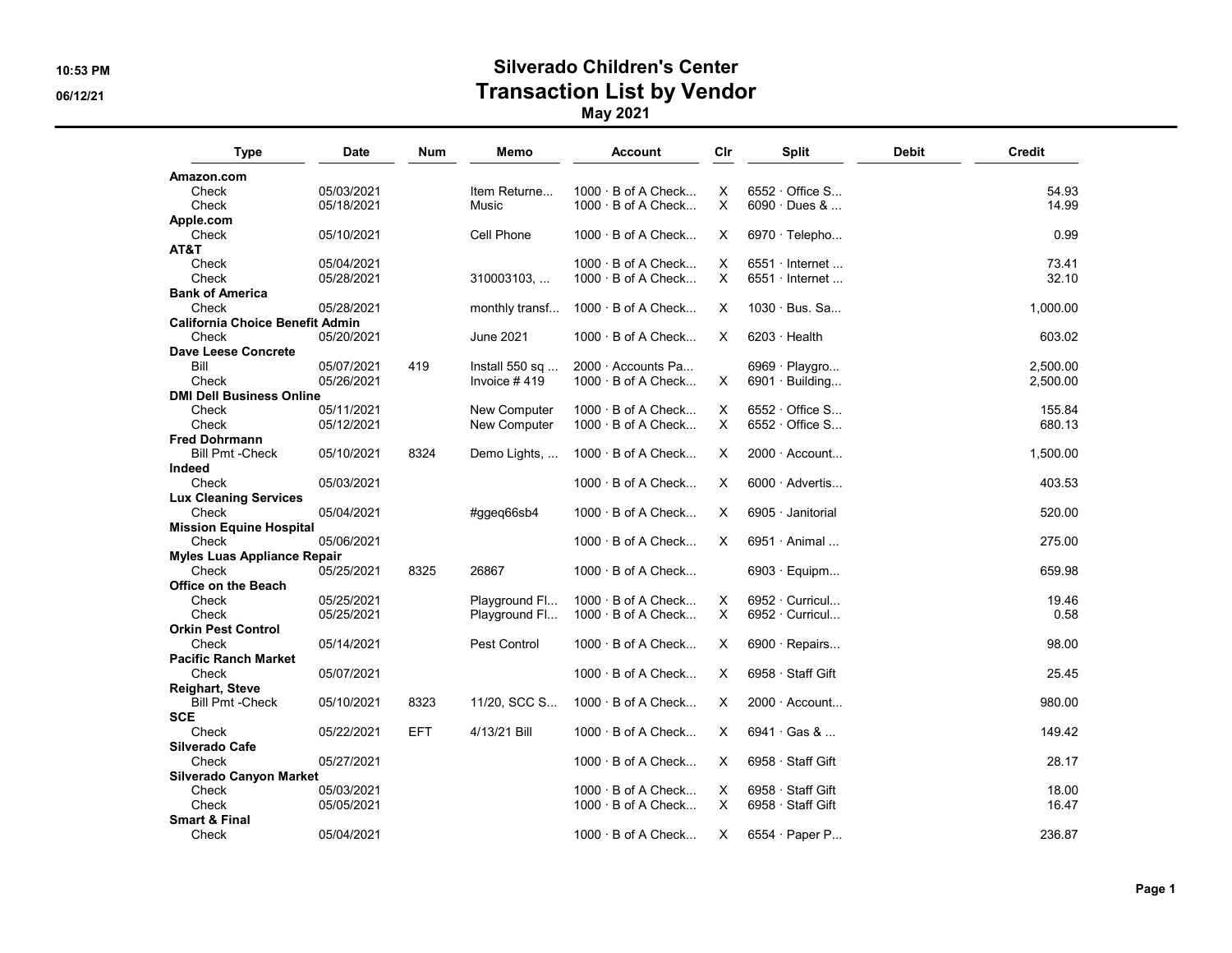#### 10:53 PM Silverado Children's Center 06/12/21 Contraction List by Vendor

| <b>Type</b>                        | <b>Date</b> | <b>Num</b> | Memo                   | <b>Account</b>            | Cir      | <b>Split</b>            | <b>Debit</b> | Credit   |
|------------------------------------|-------------|------------|------------------------|---------------------------|----------|-------------------------|--------------|----------|
| Soriano, Juan                      |             |            |                        |                           |          |                         |              |          |
| Bill                               | 05/28/2021  | Apr S      | $4/3$ , $4/10$ , $4/1$ | $2000 \cdot$ Accounts Pa  |          | $6901 \cdot$ Building   |              | 240.00   |
| <b>Bill Pmt -Check</b>             | 05/28/2021  | 8327       | 4/3.4/10.4/1           | $1000 \cdot B$ of A Check |          | $2000 \cdot$ Account    |              | 240.00   |
| <b>South Coast Fire Protection</b> |             |            |                        |                           |          |                         |              |          |
| Bill                               | 05/03/2021  | RM11       | RM116477. S            | $2000 \cdot$ Accounts Pa  |          | -SPLIT-                 |              | 96.98    |
| <b>Bill Pmt -Check</b>             | 05/28/2021  | 8328       | SH042176               | $1000 \cdot B$ of A Check |          | $2000 \cdot$ Account    |              | 188.00   |
| Sparklett's                        |             |            |                        |                           |          |                         |              |          |
| Check                              | 05/28/2021  |            | Water-Coffee           | $1000 \cdot B$ of A Check | X        | $6955 \cdot$ Snacks/    |              | 38.87    |
| <b>Staples Credit Plan</b>         |             |            |                        |                           |          |                         |              |          |
| Check                              | 05/05/2021  |            |                        | $1000 \cdot B$ of A Check | $\times$ | $6552 \cdot$ Office S   |              | 37.64    |
| Check                              | 05/06/2021  |            | <b>Bank Stamp</b>      | $1000 \cdot B$ of A Check | $\times$ | $6552 \cdot$ Office S   |              | 25.85    |
| Target                             |             |            |                        |                           |          |                         |              |          |
| Check                              | 05/07/2021  |            |                        | $1000 \cdot B$ of A Check | X        | -SPLIT-                 |              | 86.04    |
| Check                              | 05/27/2021  |            |                        | $1000 \cdot B$ of A Check | X        | $6955 \cdot$ Snacks/    |              | 41.44    |
| Tienda de Ropa Ciudad              |             |            |                        |                           |          |                         |              |          |
| Check                              | 05/24/2021  |            | Face Masks             | $1000 \cdot B$ of A Check | X        | 6958 · Staff Gift       |              | 55.43    |
| Check                              | 05/24/2021  |            | Face Masks             | $1000 \cdot B$ of A Check | X        | $6958 \cdot$ Staff Gift |              | 1.66     |
| Trader Joe's                       |             |            |                        |                           |          |                         |              |          |
| Check                              | 05/03/2021  |            | Libby's Birthday       | $1000 \cdot B$ of A Check | X        | 6958 · Staff Gift       |              | 43.85    |
| Check                              | 05/04/2021  |            |                        | $1000 \cdot B$ of A Check | $\times$ | $6955 \cdot$ Snacks/    |              | 165.47   |
| <b>Verizon Wireless</b>            |             |            |                        |                           |          |                         |              |          |
| Check                              | 05/04/2021  |            | Apr Services           | $1000 \cdot B$ of A Check | X        | $6970 \cdot$ Telepho    |              | 35.30    |
| <b>Worksite Pay</b>                |             |            |                        |                           |          |                         |              |          |
| Check                              | 05/12/2021  |            | Payroll # 20219        | $1000 \cdot B$ of A Check | X        | -SPLIT-                 |              | 5,674.23 |
| Check                              | 05/12/2021  |            | Inv 004022, P          | $1000 \cdot B$ of A Check | Χ        | -SPLIT-                 |              | 1,647.08 |
| Check                              | 05/25/2021  |            | Payroll # 202          | $1000 \cdot B$ of A Check | X        | -SPLIT-                 |              | 4,743.05 |
| Check                              | 05/28/2021  | 8330       | Inv 004047, 2          | $1000 \cdot B$ of A Check | X        | -SPLIT-                 |              | 1.242.26 |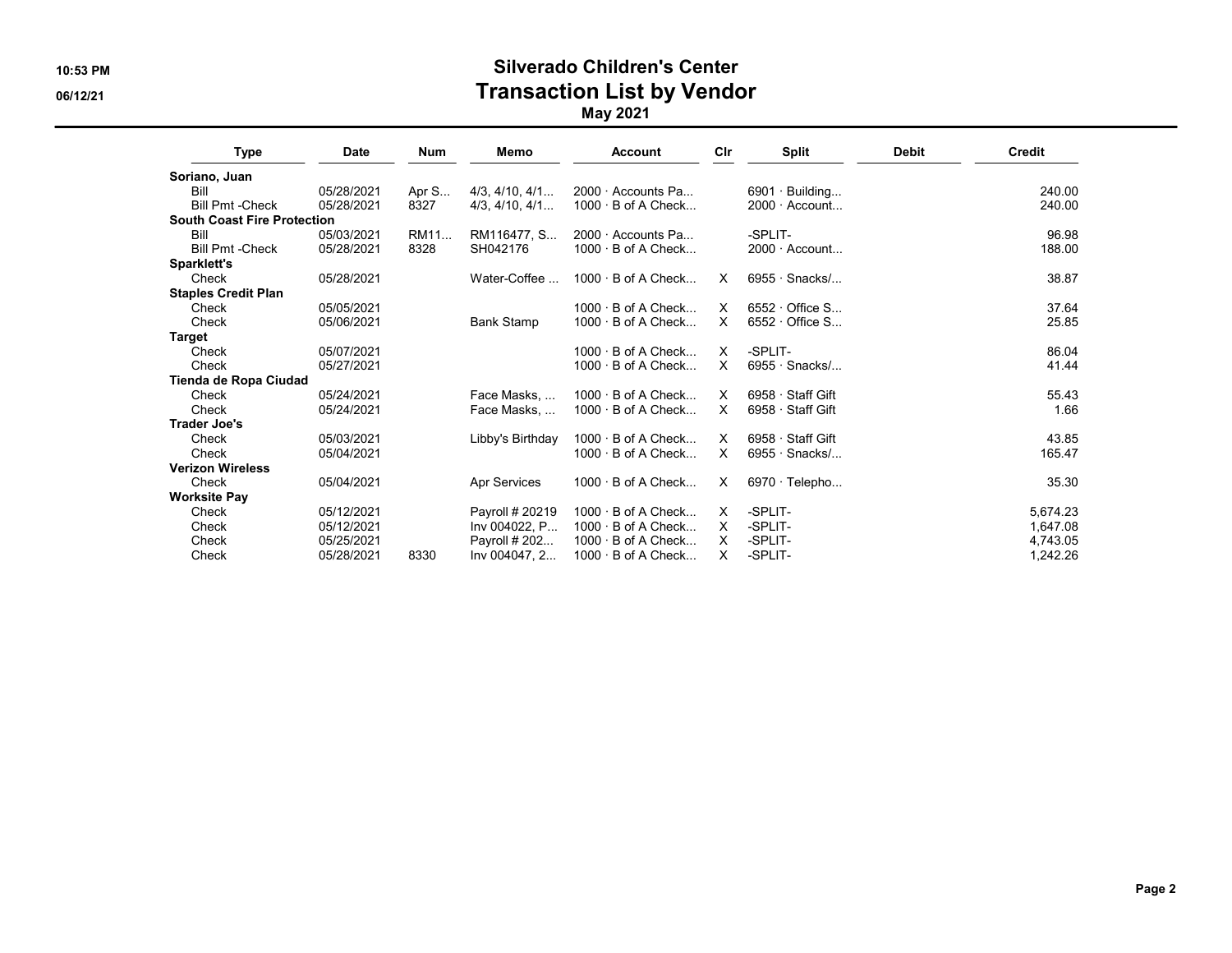## 10:54 PM Silverado Children's Center 06/12/21 Deposit Detail

| <b>Type</b>    | Num        | Name<br>Date       | <b>Account</b>       | Amount      |
|----------------|------------|--------------------|----------------------|-------------|
| <b>Deposit</b> | 05/03/2021 |                    | 1000 B of A Chec     | 6,738.46    |
|                |            | Maloof, Rachel     | 4090 · Tuition       | $-760.00$   |
|                |            | Landry, Allison    | $4090 \cdot$ Tuition | $-682.00$   |
|                |            | Bey, Breeana       | $4090 \cdot$ Tuition | $-587.00$   |
|                |            | Townsend, Tallulah | $4090 \cdot$ Tuition | $-500.00$   |
|                |            | Blanc, Richard     | $4090 \cdot$ Tuition | $-450.00$   |
|                |            | Jeffries, Kati     | $4090 \cdot$ Tuition | $-450.00$   |
|                |            | Witzeman, Nicole   | $4090 \cdot$ Tuition | $-450.00$   |
|                |            | Nishimura, Akane   | $4090 \cdot$ Tuition | $-450.00$   |
|                |            | Hassey, Celeste    | $4090 \cdot$ Tuition | $-450.00$   |
|                |            | Townsend, Tallulah | $4090 \cdot$ Tuition | $-307.00$   |
|                |            | Roberts, Keith     | $4090 \cdot$ Tuition | $-220.46$   |
|                |            | Lee, Jeannie       | 4080 · Registration  | $-75.00$    |
|                |            | Mehrmand, Sara     | 4080 · Registration  | $-75.00$    |
|                |            | Milburn, Eugene    | $4090 \cdot$ Tuition | $-587.00$   |
|                |            | Pizzaruso, Sarah   | $4090 \cdot$ Tuition | $-695.00$   |
| TOTAL          |            |                    |                      | $-6,738.46$ |
| <b>Deposit</b> | 05/03/2021 |                    | 1000 B of A Chec     | 325.00      |
|                |            | Link, Jamie        | 4080 · Registration  | $-75.00$    |
|                |            | Reiss, Jaymee      | 4080 · Registration  | $-75.00$    |
|                |            | Daum, Alyssa       | 4080 · Registration  | $-175.00$   |
| <b>TOTAL</b>   |            |                    |                      | $-325.00$   |
| <b>Deposit</b> | 05/03/2021 |                    | 1000 B of A Chec     | 2,084.07    |
|                |            | Hammett, Kaylee    | $4090 \cdot$ Tuition | $-714.07$   |
|                |            | Sellers, Anne      | 4080 · Registration  | $-100.00$   |
|                |            | Nishimura, Akane   | 4080 · Registration  | $-75.00$    |
|                |            | Bennett, Virgina   | 4080 · Registration  | $-100.00$   |
|                |            | Ruggiero, Anthony  | 4080 · Registration  | $-100.00$   |
|                |            | Black, Erin        | 4080 · Registration  | $-100.00$   |
|                |            | Potter, Erin       | 4080 · Registration  | $-100.00$   |
|                |            | Link, Jamie        | $4090 \cdot$ Tuition | $-620.00$   |
|                |            | Spradlin, Amanda   | $4090 \cdot$ Tuition | $-75.00$    |
|                |            |                    | 4080 · Registration  | $-100.00$   |
| TOTAL          |            |                    |                      | $-2,084.07$ |